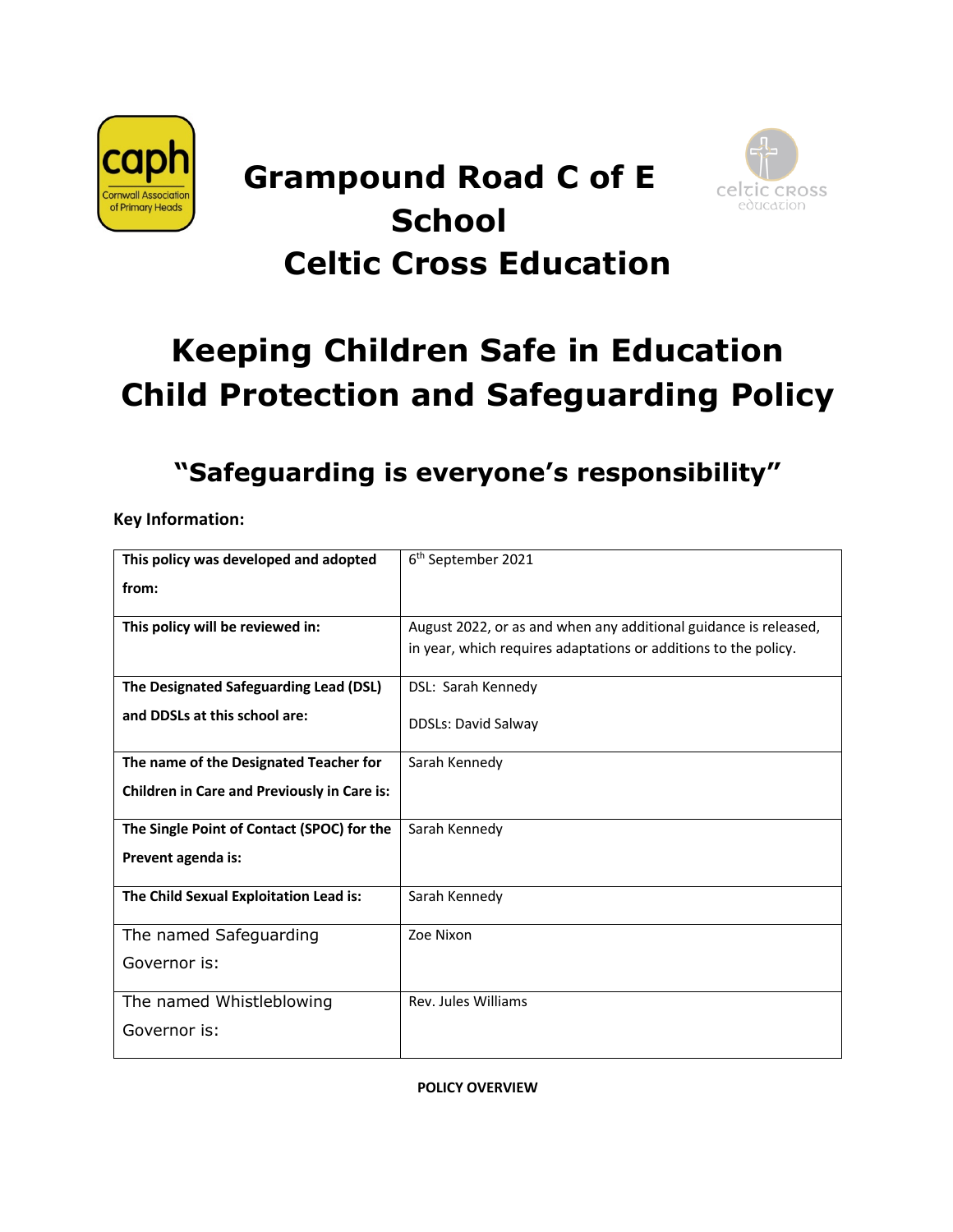#### **1. Introduction and Context**

- 1.1 Our responsibilities
- 1.2 Meeting your communication needs
- 1.3 Terminology
- 1.4 Acronyms
- 1.5 Key Documents

# **2. Our Principles**

2.1 Key elements of this policy

# **3. Early Help (with local referral contacts)**

# **4. Child Abuse**

- 4.1 Physical Abuse
- 4.2 Emotional Abuse
- 4.3 Sexual Abuse
- 4.4 Neglect
- 4.5 Bullying
- 4.6 Child Mental Health

# **5. Reporting your concerns- making a referral**

- 5.1 General Principles
- 5.2 If the DSL/DDSL are not available
- 5.3 Contact MARU
- 5.4 Making a referral in writing
- 5.5 Informing Parents
- 5.6 Resolution of Professional Differences
- 5.7 If the child/family are already known to Social Care

# **6. Specific Safeguarding Issues**

- 6.1 Child Sexual Exploitation (CSE) 6.2 Child Criminal Exploitation 6.3 County Lines 6.4 Extremism/ Radicalisation/PREVENT 6.5 Honour based Abuse 6.6 Female Genital Mutilation (FGM) 6.7 Forced Marriage 6.8 Peer on Peer Abuse 6.9 Sexual violence and sexual harassment between children in schools 6.10 Special educational Needs and Disabilities 6.11 Online Safety including filtering 6.12 Domestic Abuse 6.13 Children Missing Education 6.14 Looked after Children and previously looked after children 6.15 Young Carers 6.16 Private Fostering 6.17 Modern Slavery & Human Trafficking 6.18 Contextual Safeguarding
- 6.19 Serious Violence
- 6.20 Special Circumstances

# **7. Confidentiality and Information Sharing**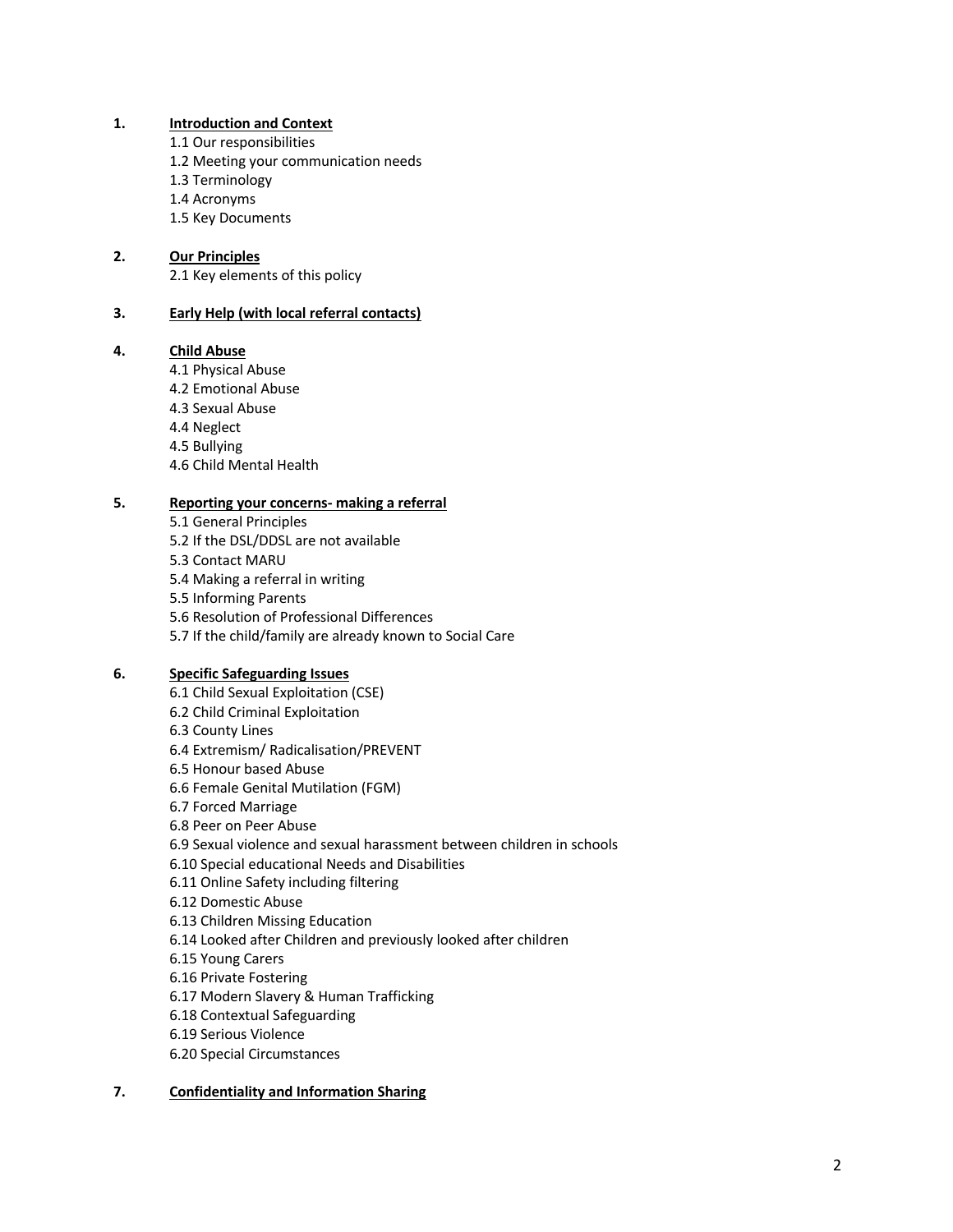# **8. Record Keeping**

- **9. Allegations against Staff**
- **10. Whistleblowing**
- **11. Safeguarding roles and responsibilities** 11.1 Designated Safeguarding Lead 11.2 Deputy Designated Safeguarding Lead 11.3 Governing Body including the role of the safeguarding governor
- **12. Safer Recruitment**
- **13. Attendance at Child Protection Conference**
- **14. Training**
- **15. Extended School and Off-site arrangements**
- **16. Photography and Images**
- **17. Supporting Our Staff**

# **APPENDICES**

**Appendix A**: Signs and Indicators of abuse

- **Appendix B:** Managing a Disclosure of Abuse
- **Appendix C:** Procedures if an allegation is made against a member of staff

**Appendix D:** Key Roles and Responsibilities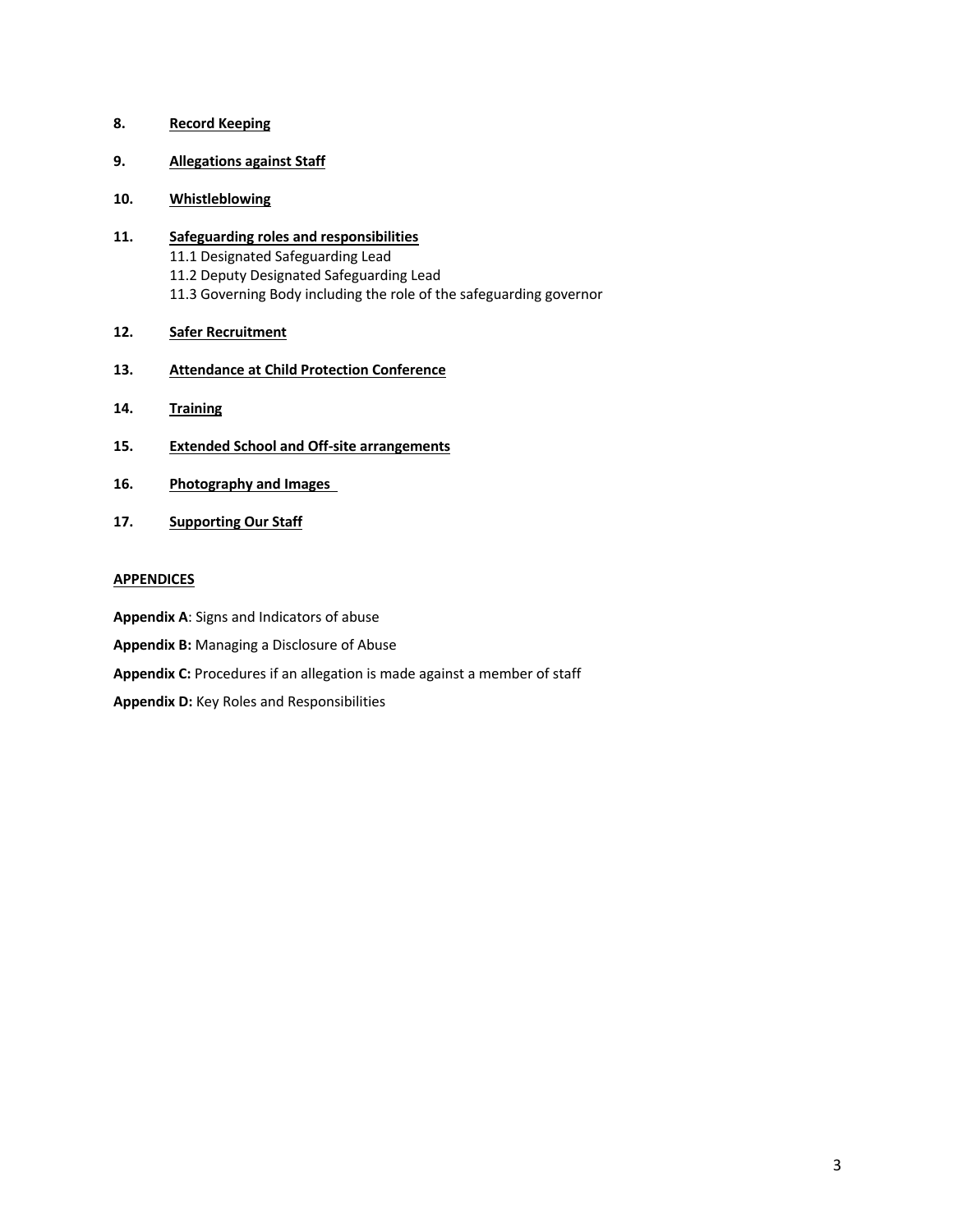# **1. Introduction and Context**

# **1.1 Our responsibilities**

Section 175 of the Education Act 2002 places a duty on local authorities in relation to their education functions, the governing bodies of maintained schools and the governing bodies of further education institutions (which include sixth-form colleges) to exercise their functions with a view of safeguarding and promoting the welfare of children who are either pupils at a school or who are students under 18 years of age attending further education institutions.

The same duty applies to independent schools (which include academies and free schools) by virtue of regulations made under Section 157 of this Act.

In order to fulfil their duty under Sections 157 and 175 of the Education Act 2002, all educational settings to whom the duty applies, should have in place arrangements that reflect the importance of safeguarding and promoting the welfare of children

All schools should give effect to their duty to safeguard and promote the welfare of their pupils under the Education Act 2002 and, where appropriate, under the Children Act 1989 by:

- Creating and maintaining a safe learning environment for children and young people
- Identifying where there are child welfare concerns and taking action to address them, in partnership with other organisations, where appropriate.

These duties are further reinforced within Keeping Children Safe in Education - Statutory Guidance for schools and colleges: Revised guidance September 2021. **This guidance must be adhered to in full by all schools and colleges.** KCSIE now also applies to providers of post 16 education as set out in the Education and Training (Welfare of Children) Act 2021.

This policy develops procedures and good practice within our school, to ensure that there is an understanding of the duty to safeguard and promote the welfare of all children and young people, including those who are vulnerable. We endeavor to provide a safe and welcoming environment where children and young people are respected and feel valued. It provides evidence of how this will be implemented within our school and within multi-agency working arrangements.

This policy has been read by all staff and signed to the effect that they have read and understood it.

The policy will be accessible to all visitors to the school, including temporary staff, volunteers, parents and carers through the school website and a hard copy will be available.

# **1.2 Meeting your communication needs**

We want to ensure that your needs are met. If you would like this information in audio type, in Braille, large print, any other format or interpreted in a language other than English, please inform the Designated Safeguarding Lead.

#### **1.3 Terminology**

• **Child/ren** includes everyone under the age of 18 years old.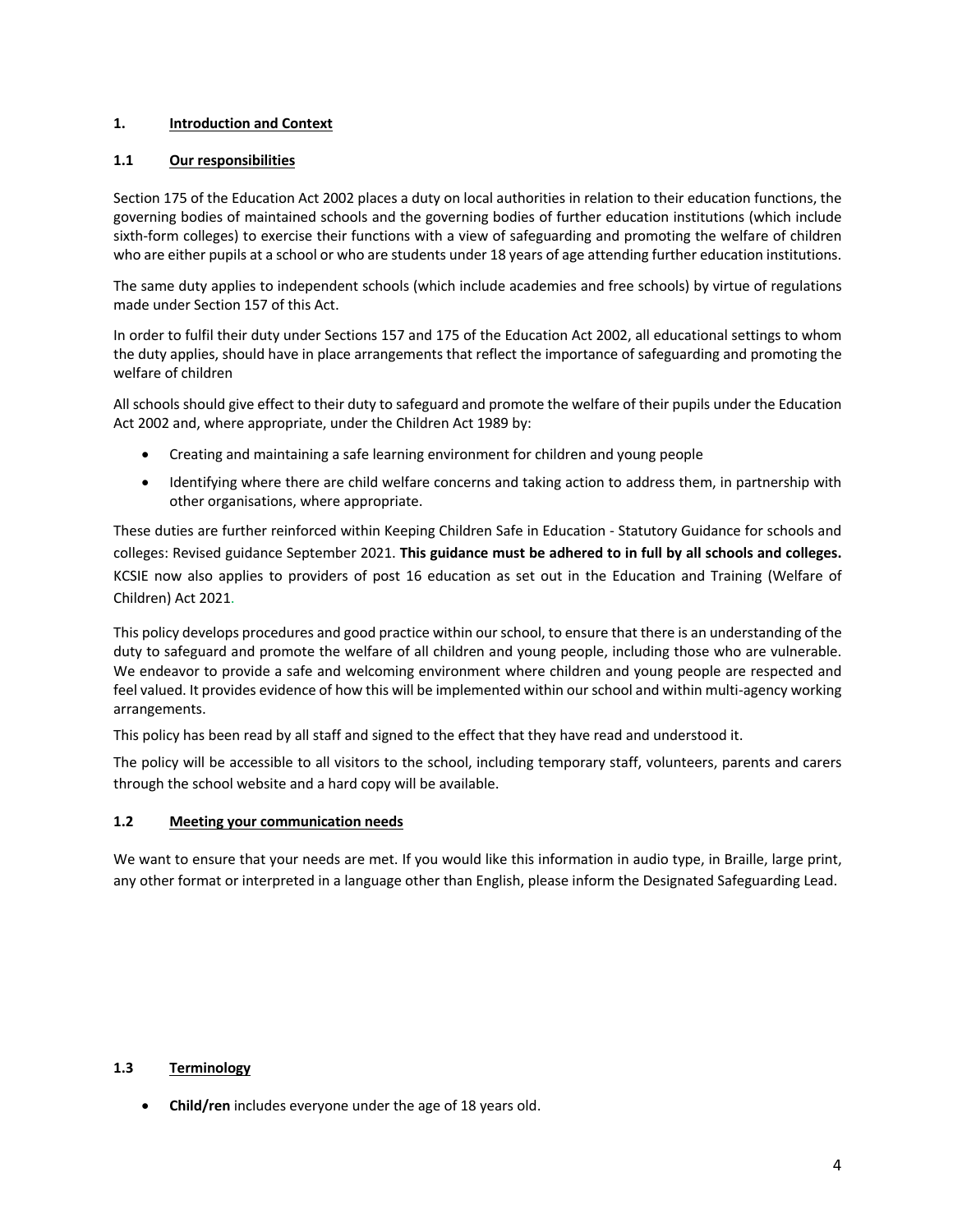- **All staff** refers to all those staff working for, or on behalf of, the school; full time or part time, permanent or temporary, in either a paid or voluntary capacity.
- **Parent**  refers to birth parents and other adults in a parenting role, for example step parents, foster carers, and adoptive parents, any other person(s) who have legal parental responsibility for a child.
- **Governing Body**  refers to all forms of governance within Celtic Cross Education.
- **Safeguarding and promoting the welfare of children is defined in KCSIE 2021 as:** protecting children from maltreatment; preventing impairment of children's mental and physical health or development; ensuring that children are growing up in circumstances consistent with the provision of safe and effective care; and taking action to enable all children to have the best outcomes.
- **Child protection** refers to the processes undertaken to protect children who have been identified as suffering, or being at risk of suffering significant harm.
- **Children in Need** refers to a child who is unlikely to achieve or maintain a reasonable level of health and development, or whose health and development is likely to be significantly or further impaired, without the provision of services, or a child who is disabled. Local authorities are required to provide services for children in need for the purposes of safeguarding and promoting their welfare.

# **1.4 Acronyms used in this policy**

- DSL Designated Safeguarding Lead
- DDSL Deputy Designated Safeguarding Lead
- MARU Multi Agency Referral Unit
- CSE Child Sexual Exploitation
- CCE Child Criminal Exploitation
- FGM Female Genital Mutilation
- KCSIE Keeping Children Safe in Education (Revised  $1<sup>st</sup>$  September 2021)
- OSCP Safeguarding Children Partnership
- LADO Local Authority Designated Officer
- CIC Children in Care
- CIOS Cornwall and Isles of Scilly
- SEND Special Educational Needs and Disability

# **1.5 Key Documents**

This is an overarching policy and should be read in conjunction with the following documents: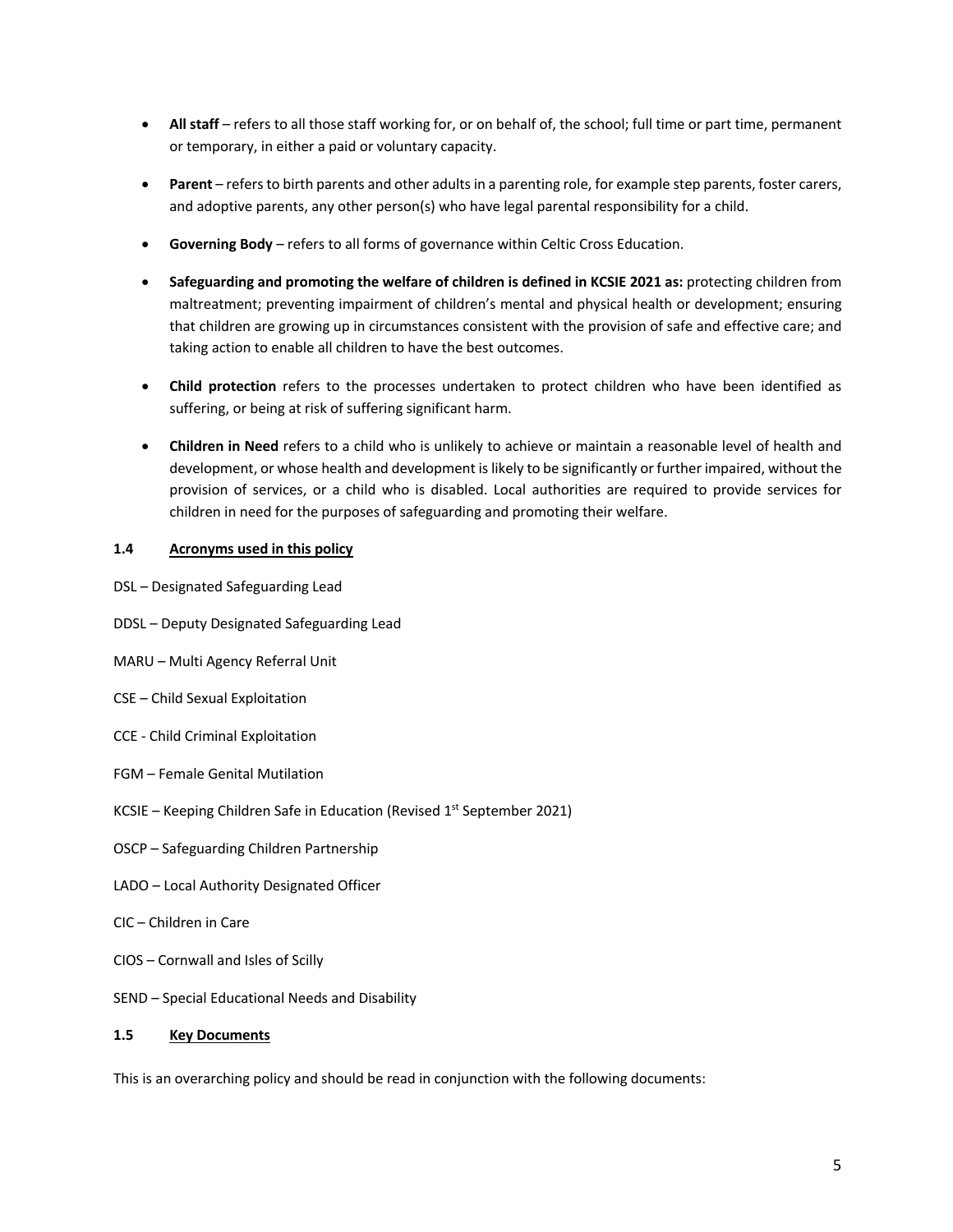Keeping Children Safe in Education September 2021, which is the statutory guidance for Schools and Colleges.

Working Together to Safeguard Children July 2018, which is statutory guidance to be read and followed by all those providing services for children and families, including those in education. **This guidance applies in its entirety to all schools.**

Child abuse concerns: guide for practitioners March 2015

Information sharing advice for safeguarding practitioners March 2015. Revised July 2018

The Prevent Duty Departmental, advice for Schools and child care providers June 201

Multi agency Statutory Guidance on Female Genital Mutilation Updated July 2020

Children Missing Education- Statutory guidance for local authorities September 2016

Multi agency practice guidelines for dealing with Forced Marriage June 2014

Child Sexual Exploitation Definition and a guide for Practitioners February 2017

Guidance for Safer Working Practice for those working with Children and Young People in Education settings Revised May 2019

Sexual Violence and sexual harassment between children in schools and colleges September 2021

Mental Health and Behaviour in school Guidance November 2018

Criminal Exploitation of children and vulnerable adults: County Lines guidance Updated February 2020

The General Data Protection Regulation (GDPR) and Data Protection Act 2018

Relationships Education, Relationships and Sex Education (RSE) and Health Education- statutory guidance \*\*due to COVID 19 given until September 2021 to fully implement

Ofsted Education Inspection Framework with specific reference to Inspecting Safeguarding in early years, education and skills settings Updated September 2019

Sharing nudes and semi-nudes: advice for education settings working with children and young people December 2020

Cornwall and Isles of Scilly Multi Agency Safeguarding Children Partnership Guidance, which includes links to relevant policies and procedures, as well as training and useful links for children, parents/carers and professionals.

**Furthermore, we will follow the procedures set out by:**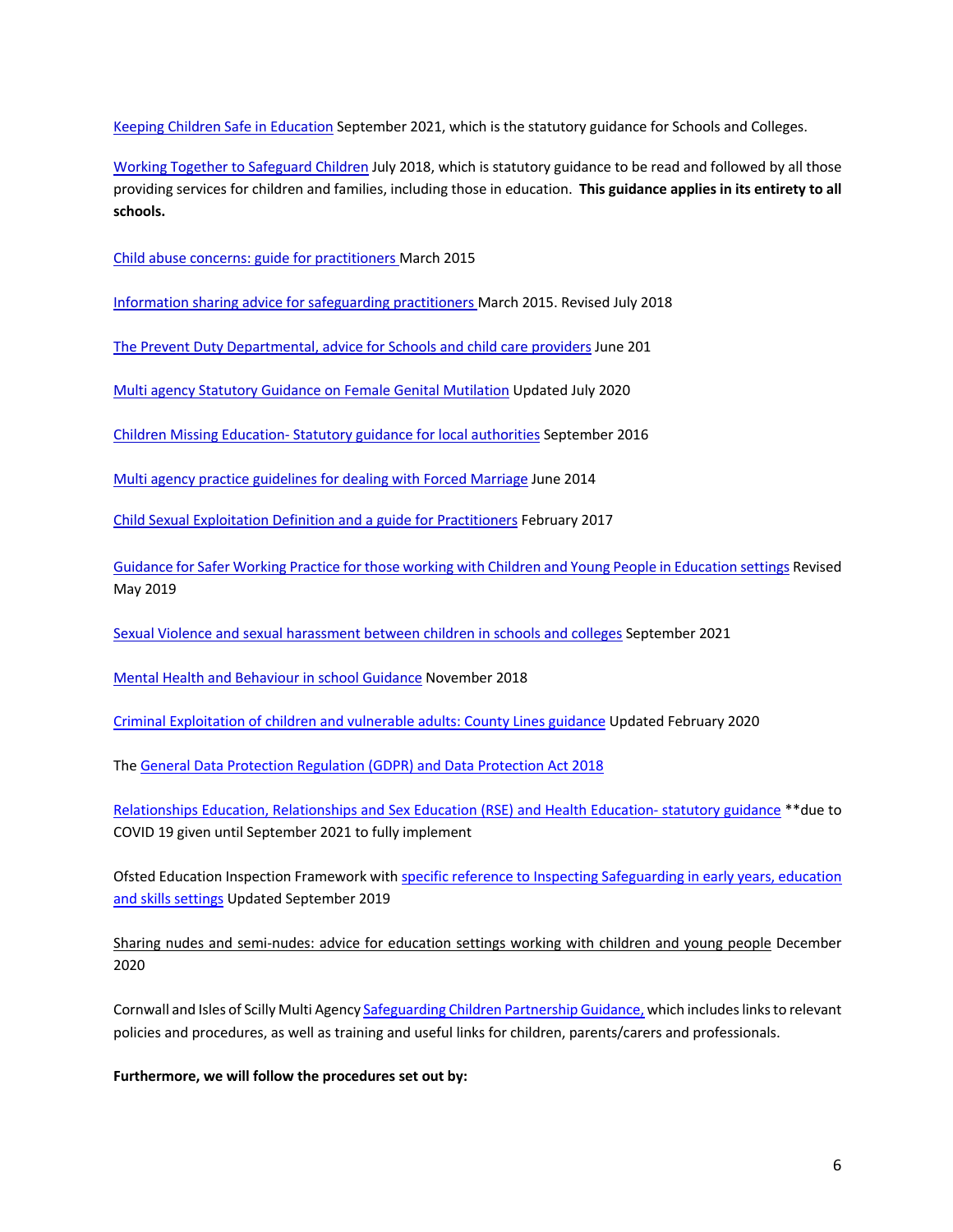# The South West Child Protection Procedures and Our Safeguarding Children Partnership (OSCP) for Cornwall and the Isles of Scilly.

In accordance with the above procedures, the School carries out an annual audit of its Safeguarding provision (S175/157 Safeguarding Audit, requirement of the Education Act 2002 & 2006) and sends a copy to the Local Authority from which a report is submitted to OSCP.

#### **This policy should also be read in conjunction with the following policies linked to safeguarding:**

- Allegations against staff policy
- Staff code of conduct policy
- Health & Safety Policy
- Medical needs & pupil wellbeing policy
- Special educational needs policy
- IT acceptable use policy
- Relationship, sex and health education policy
- SEN statutory offer information
- CCE attendance policy
- CCE digital safeguarding policy
- Exclusions policy
- CCE technical security policy
- Outdoor learning, educational visits and off-site activities policy
- Preventing extremism & radicalization policy
- Recruitment & selection policy
- Social media policy
- Virtual meetings policy
- CCE whistleblowing policy
- Single central record document
- Anti–bullying policy
- Behaviour and wellbeing policy
- EYFS policy
- Peer on peer abuse policy
- Data protection policy
- Accessibility plans
- School business continuity plan
- SMSC policy
- CCE safeguarding principles for remote learning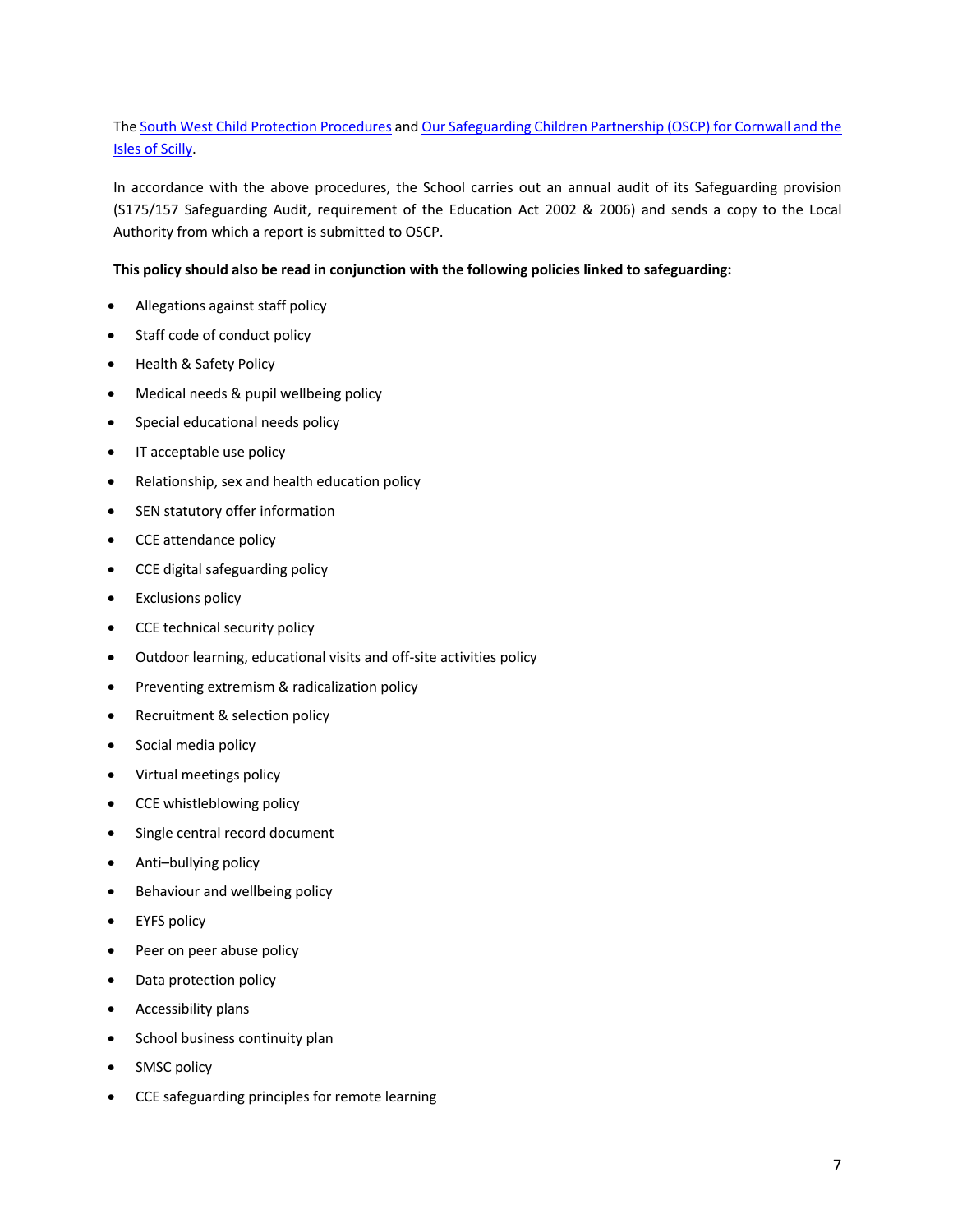• RSHE Policy

# **2. Our Principles**

The purpose of this policy is to provide a secure framework for all staff in safeguarding and promoting the welfare of those pupils who attend our school. Our school recognises that the safety and welfare of children is paramount and that we have a responsibility to protect children in all of our school activities. We take all reasonable steps to ensure, through appropriate procedures and training, that all children, irrespective of sex, age, disability, race, religion or belief, sexual identity or social status, are protected from abuse. We will seek to:

- Ensure that all children feel listened to and valued.
- Create a safe and welcoming environment where children can develop their skills and confidence.
- Support and encourage other groups and organisations to implement similar policies.
- Recognise that safeguarding children is the responsibility of everyone, not just those who work with children.
- Ensure that any training or events are managed to the highest possible safety standards.
- Review ways of working to incorporate best practice. Including this policy being regularly reviewed and updated to reflect current best practice and Government expectations.
- We are committed to ensure that we, at all times, demonstrate anti-discriminatory and anti-oppressive practice throughout the school, and with our parents, carers and all those we work with.
- Treat all children with respect regardless of age, disability, gender, racial heritage, religious belief, sexual orientation or identity.
- Recognise the additional needs of children from minority ethnic groups and disabled children and the barriers they may face.
- Carefully recruit and select all employees, contractors and volunteers.
- Respond swiftly and appropriately to all complaints and concerns about poor practice or suspected, or actual, child abuse.
- Work with partner agencies and share information about concerns with agencies who need to know, and involving parents and children appropriately.
- Maintain an attitude of 'it could happen here' at all times.

#### **2.1 Key elements to this policy**

- Establishing positive, supportive, secure working practices that put children first.
- Ensuring we practice safer recruitment in checking the suitability of all staff who work in our school.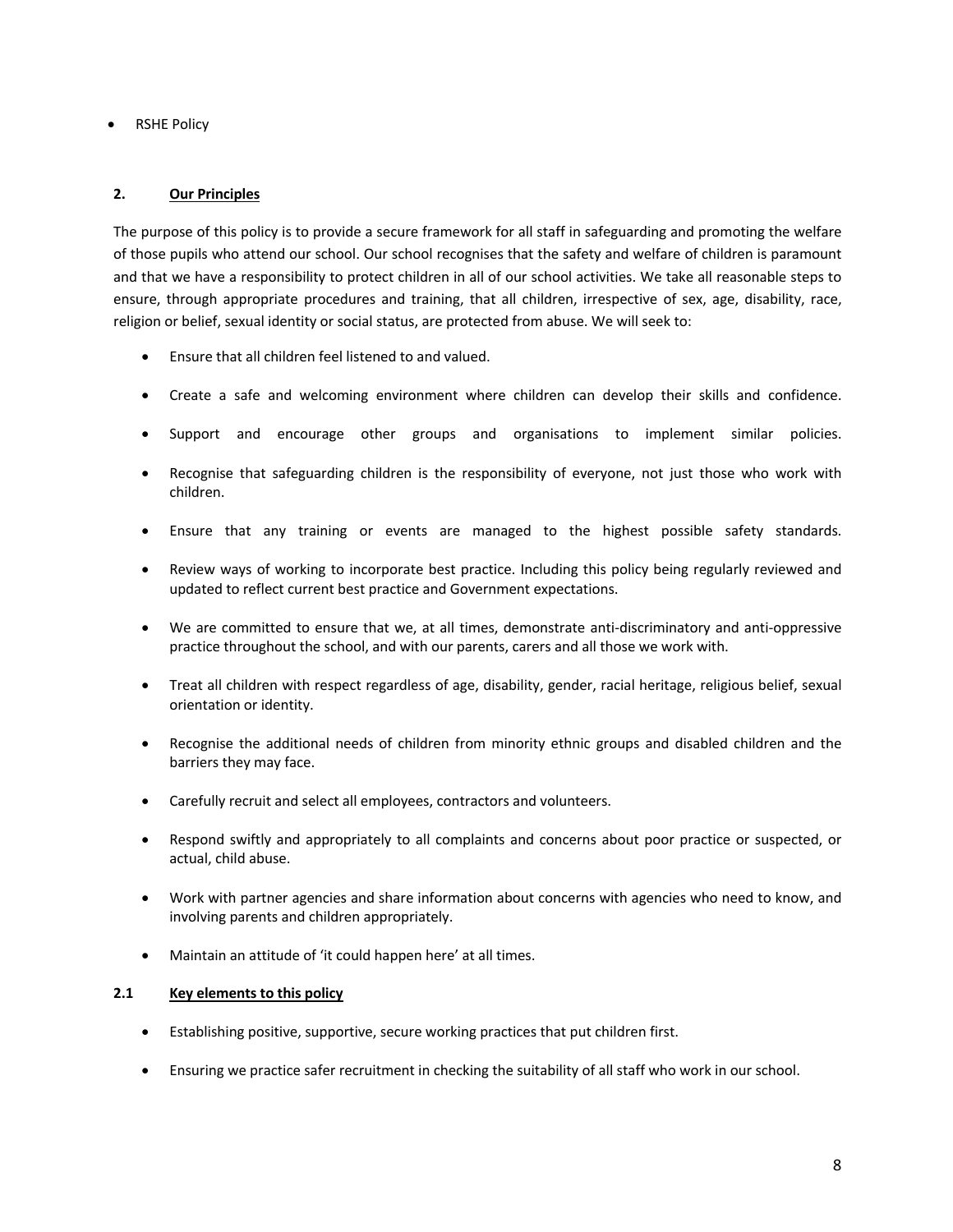- Keeping child protection issues at the forefront of our work, and know who in the school the DSL and DDSL are.
- Ensuring that all staff implement procedures for identifying and reporting cases, or suspected cases of abuse and regularly review them.
- Supporting children and young people in accordance with his/her agreed child protection plan.
- We will follow the procedures set out by the OSCP and take account of all guidance issued by the DfE, Ofsted and other significant bodies.
- Ensure we have a DSL and a DDSL who have received appropriate training and support for their role and that we are adhering to Annex B of KCSIE September 2021.
- Develop effective links with relevant agencies and co-operate, as required, with their enquiries regarding early help and child protection matters; these include attendance at case conferences, if appropriate.
- Keep written, dated and signed records of concerns about "vulnerable" children including chronologies, even where there is no need to refer the matter immediately. This includes the use of any screening tool that aids identification of Neglect, Child Sexual Exploitation (CSE), Radicalisation, Children Missing Education, Female Genital Mutilation (FGM), online use or other such issues and that such records are securely placed.
- Follow procedures where an allegation is made against a member of staff and that such procedures are robust to deal with any allegations. Clear records of investigations, and outcomes of allegations, are held within a highly confidential internal system.
- Risk-assess any off-site activity, led by us, the school.

#### **3. Early Help**

There are situations which may occur in a family's life where they may benefit from additional support that cannot be provided solely by universal services. These can include when a child:

- Is disabled and has specific additional needs.
- Has special educational needs (whether or not they have a statutory education, health and care plan).
- Is a young carer.
- Is showing signs of engaging in anti-social or criminal behaviour, including gang involvement and association with organised crime groups.
- Is in a family circumstance presenting challenges for the child, such as substance abuse, adult mental health, domestic abuse;
- Is showing early signs of abuse and/or neglect.
- Is showing signs of displaying behaviour or views that are considered to be extreme.
- Is frequently missing/goes missing from care or home.
- Is misusing drugs or alcohol themselves.
- Is at risk of modern slavery, trafficking or exploitation.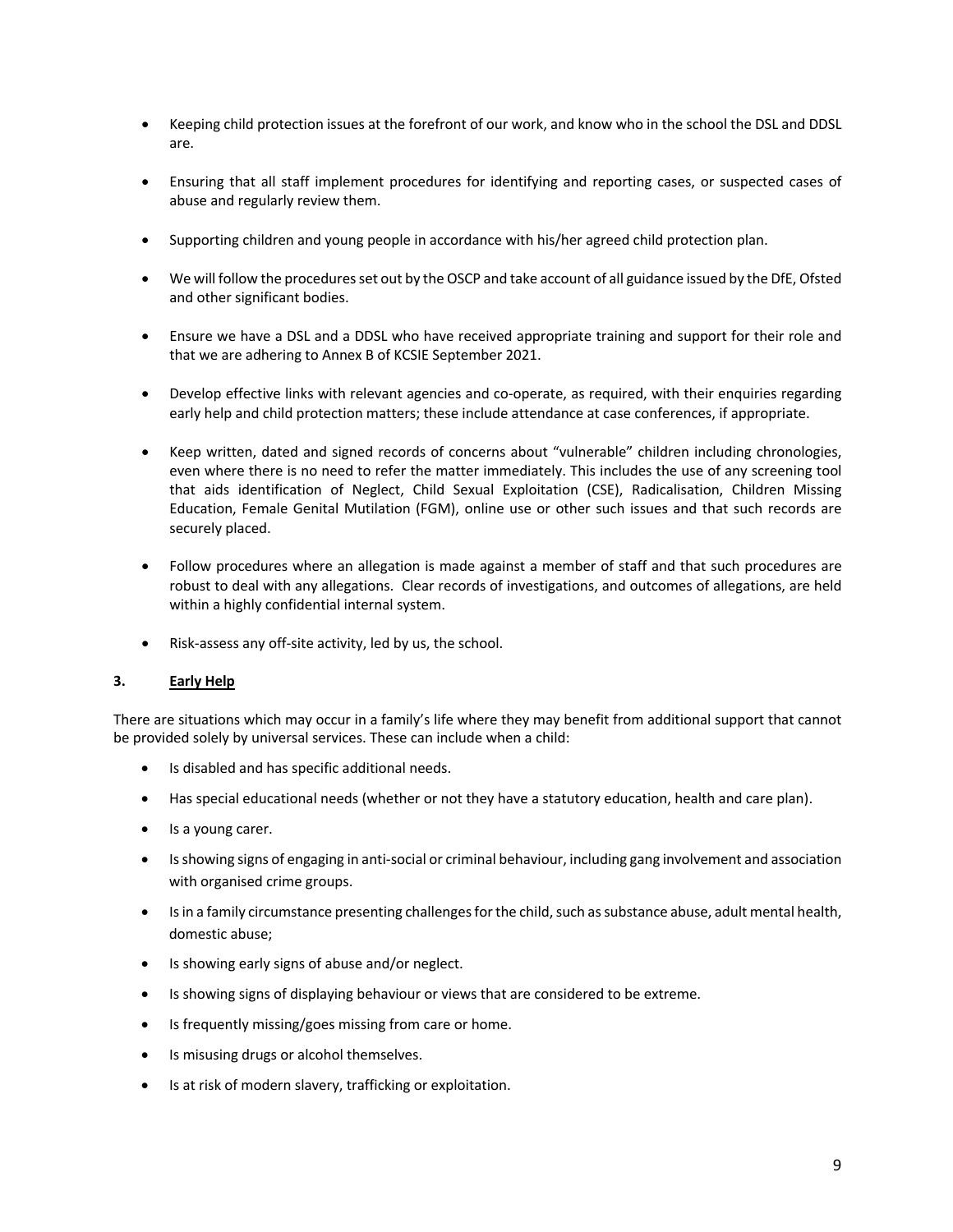These children are therefore more vulnerable; we will identify who their vulnerable children are, ensuring **ALL** Staff and Governors know the processes to secure advice, help and support where needed. In the first instance, a discussion should take place with the DSL and a record kept of this discussion. If further advice is needed, or the school wishes to make a referral, then they will contact the Early Help Hub.

It is important that parents are aware of a referral being made to early help and that they give their consent. In the event that you feel the child would be unsafe if you discussed it with the parents first, you should be seeking advice from MARU. Please see 5.5 for further clarification.

We will support other agencies and professionals if an early help assessment is considered appropriate and may act as the lead professional in certain circumstances.

Additional guidance can also be accessed by using the OSCP multi-agency threshold document.

Within Cornwall, the Early Help Hub is the first point of contact when considering additional support for children and their families

- Support is provided: from pre-birth to the age of 18 (or 25 when the young person has additional needs) when the child, young person or family has needs that are not met solely by universal services.
- It is the single point of access for professionals, families and young people to access Early Help Services in Cornwall.
- The triage team decides which Early Help service best meets the needs identified in the request for help. It is then allocated to the appropriate service within 72 hrs.

# **Contact details:**

- **Telephone: 01872 322277**
- **Email: earlyhelphub@cornwall.gov.uk**
- **www.cornwall.gov.uk/earlyhelphub**

Please note that, for any schools who have children who attend their school and do not live in Cornwall, then they need to refer to the County in which the child lives in. Contact details for other southwest local authorities are on the South West Child Protection Procedures website.

#### **If staff have any concerns about a child's welfare, they must act immediately.**

# **4. Child Abuse**

There are four main types of child abuse as defined in Working Together to Safeguard Children (2018).

# **4.1 Physical Abuse**

May involve hitting, shaking, throwing, poisoning, burning/scalding, drowning, suffocating, or otherwise causing physical harm to a child. Physical harm may also be caused when a parent or carer fabricates the symptoms of, or deliberately induces, illness in a child.

#### **4.2 Emotional Abuse**

Is the persistent emotional maltreatment of a child such as to cause severe and persistent adverse effects on the child's emotional development. It may involve conveying to children that they are worthless or unloved, inadequate,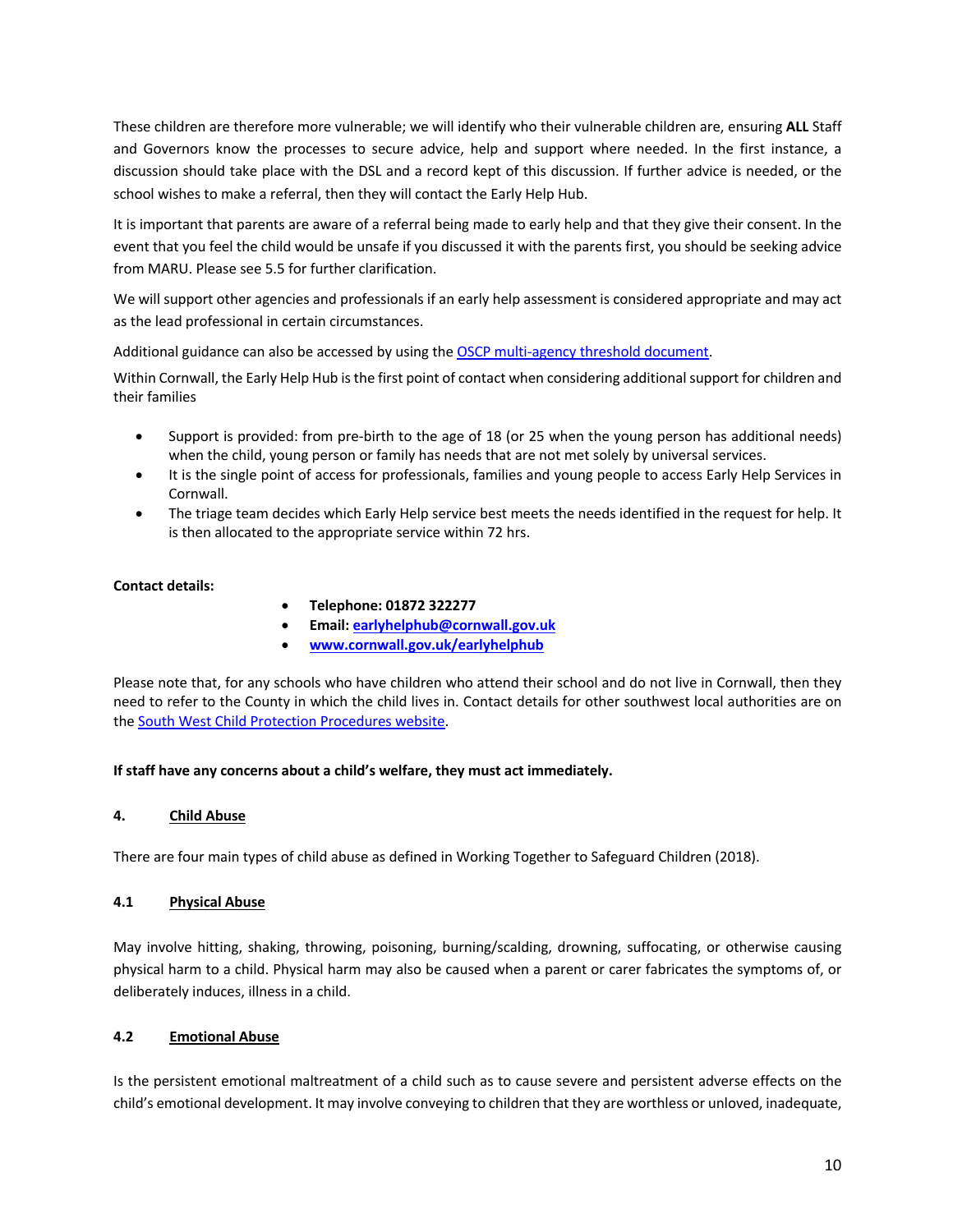or valued only insofar as they meet the needs of another person. It may include not giving the child opportunities to express their views, deliberately silencing them or 'making fun' of what they say or how they communicate. It may feature age or developmentally inappropriate expectations being imposed on children. These may include interactions that are beyond the child's developmental capability, as well as overprotection and limitation of exploration and learning, or preventing the child participating in normal social interaction. It may involve seeing or hearing the ill-treatment of another. It may involve serious bullying (including cyber bullying), causing children frequently to feel frightened or in danger, or the exploitation or corruption of children. Some level of emotional abuse is involved in all types of maltreatment of a child, though it may occur alone.

# **4.3 Sexual Abuse**

Involves forcing or enticing a child or young person to take part in sexual activities, not necessarily involving a high level of violence, whether or not the child is aware of what is happening. The activities may involve physical contact, including assault by penetration (for example, rape or oral sex) or non-penetrative acts such as masturbation, kissing, rubbing and touching outside of clothing. They may also include non–contact activities such as involving children in looking at, or in the production of, sexual images, watching sexual activities, encouraging children to behave in sexually inappropriate ways, or grooming a child in preparation for abuse. Sexual abuse can take place online, and technology can be used to facilitate offline abuse. Sexual abuse is not solely perpetrated by adult males; women can also commit acts of sexual abuse, as can other children.

# **4.4 Neglect**

Is the persistent failure to meet a child's basic physical and/or psychological needs, likely to result in the serious impairment of the child's health or development. Neglect may occur during pregnancy as a result of maternal substance abuse. Once a child is born, neglect may involve a parent or carer failing to:

- Provide adequate food, clothing and shelter (including exclusion from home or abandonment).
- Protect a child from physical and emotional harm or danger.
- Ensure adequate supervision (including the use of inadequate care-givers)
- Ensure access to appropriate medical care or treatment.

It may also include neglect of, or unresponsiveness to, a child's basic emotional needs.

If you are to refer a child or young person because of possible neglect, always check back to see if there have been any previous concerns. The Children Act 1989 talks about how the persistent neglect of very basic needs is likely to cause impairment in the child or young person's development.

Signs and Indicators which may assist in the identification of some forms of abuse can be found in Appendix A.

#### **4.5 Bullying**

Our school takes bullying incidents very seriously. Children should be helped to understand what constitutes bullying and understand what actions will be taken if such incidents were to occur. All forms of bullying are emotionally harmful to children. As a school we have a zero tolerance to bullying. Our behaviour policy outlines the differing aspects of bullying and the school's response to this. All incidents of bullying must be reported and clearly recorded. Please see the school behaviour policy for more details.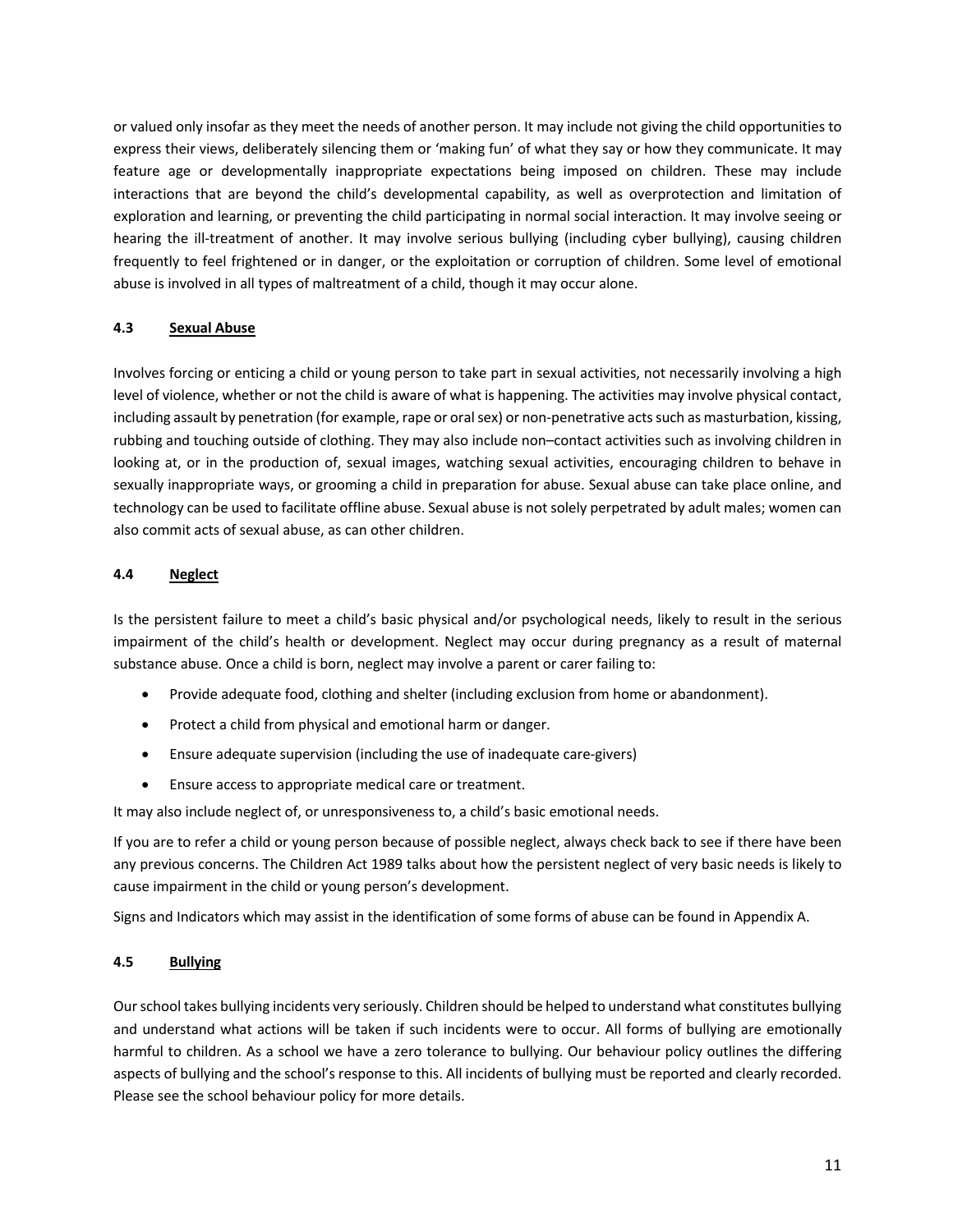# **4.6 Child Mental Health**

All staff should be aware that in some cases mental health problems can be an indicator that a child has suffered or is at risk of suffering abuse, neglect or exploitation.

Only appropriately trained professionals should attempt to diagnose a mental health problem. Staff, however, are well placed to notice any changes in a child's behaviour that may indicate they are developing or are experiencing a mental health problem.

Where children have experienced abuse or neglect, or other traumatic adverse childhood experiences (ACE's), this can have a lasting impact throughout their childhood, adolescence and into adulthood. It is key that staff are aware of how these children's experiences can impact on their mental health, behaviour, and education.

If staff have a mental health concern about a child that they think may be a safeguarding concern, they should talk to the DSL/DDSL immediately.

KCSIE 2021 highlights the importance of having a Mental Health Lead in school. Their role will be to ensure with the governors that there are clear systems and processes in school for identifying possible mental health problems, including routes to escalate and clear referral and accountability systems.

All referrals to external mental health services are overseen by the Mental Health Lead and the DSL. The Mental Health Lead is also responsible for overseeing the in-house mental health support and school's well-being offer, as well as supporting staff to ensure they are adequately trained and raising mental health awareness across the school.

# **5. Reporting your concerns**

# **5.1 General Principles**

In the first instance, if a member of staff has a concern about a child, they should report this immediately to the DSL.

The DSL may well have information that others members of staff do not know about a child and their family. Staff should be told on a 'need to know basis' (see confidentiality Section 7).

However insignificant you think your concern might be, pass it on to your DSL. It may only be a small piece of information, but it helps to form a bigger picture.

If the DSL is not available, then speak to the DDSL or Stuart Renshaw.

Early information sharing is vital for effective identification, assessment and support.

# **5.2 If the DSL/DDSL are not available.**

If there is an immediate concern about a child or their family, **any member** of staff can phone the MARU for advice and guidance if the DSL/DDSL are not available.

#### **Contact details: MARU 0300 1231 116**

# **If the concerns arise out of office hours contact 01208 251300**

# **5.3 Contacting MARU (for advice or when making a referral)**

Ensure that you have as much factual information about the child as possible when you phone include:

- Full name
- D.O.B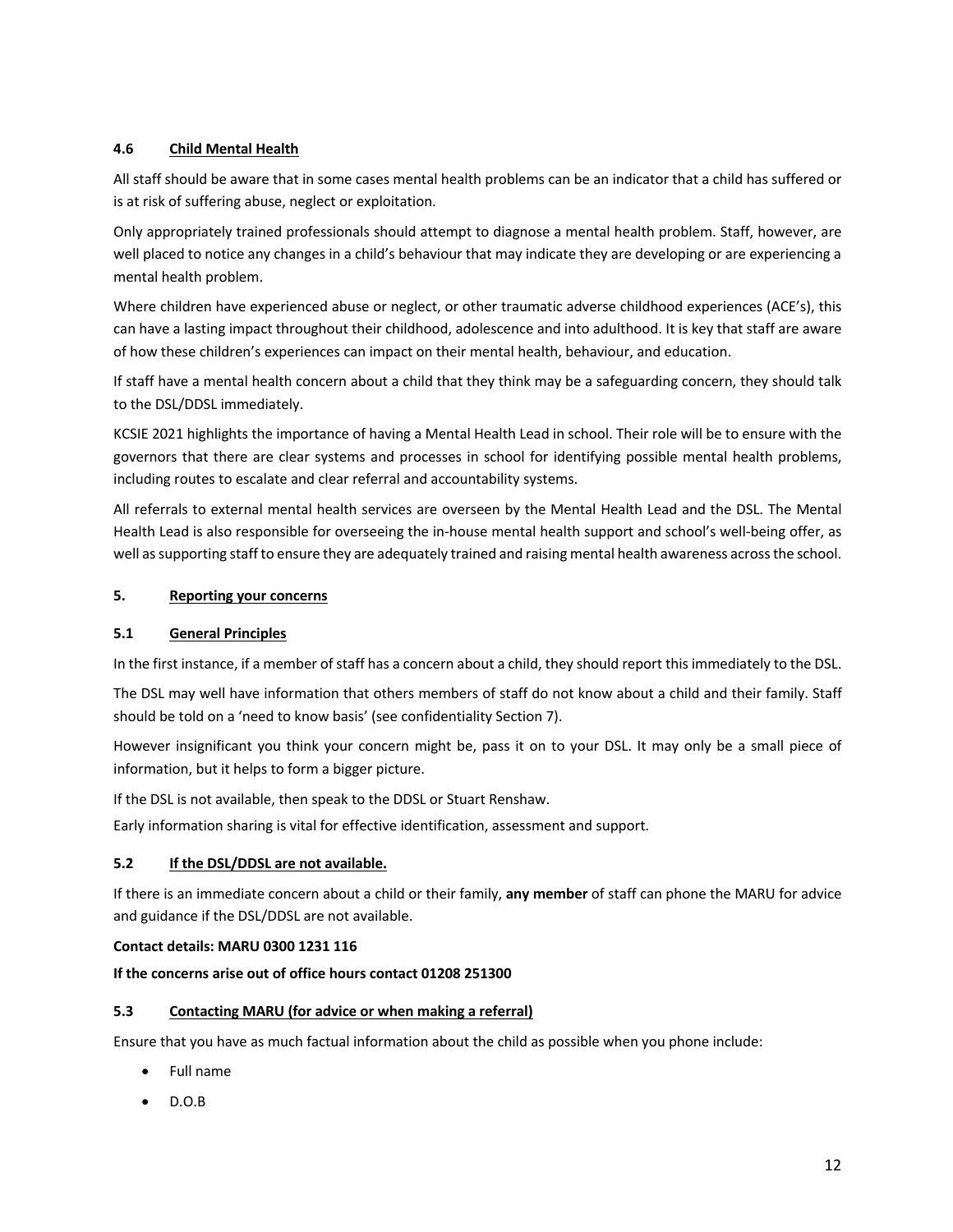- Address
- Family composition details (including names of parent(s) and siblings)
- Any key professionals working with the school
- Factual information about the concerns you have including access to any chronologies the school has on the child.

**NSPCC** - **what you can do to report abuse dedicated helpline** is available as an alternative route for staff who do not feel able to raise concerns regarding child protection failures internally or are concerned about how a safeguarding issue is being handled within school. Staff can call 0800 800 5000 8am - 10pm Monday – Friday and 9am – 6pm at weekends, or email help@nspcc.org.uk

Details of MARU can be given to anyone in the school community if they need to report concerns out of school time; i.e. weekend or holidays.

# **5.4 Making a referral in writing**

You will need to back any phone call up in writing by completing the multi-agency referral form. This is available from the OSCP website. You must then send it in by secure email which is clearly highlighted on the referral form:

**MARU Secure email:** multiagencyreferralunit@cornwall.gov.uk

# **5.5 Informing Parents**

Schools should ensure they have spoken to the family about their concerns and proposed actions unless to do so would place the child at risk or, when in exceptional circumstances, the decision not to inform parents/carers must be justified and the details recorded. If a child makes a disclosure or presents with an injury, it is imperative that advice is sought immediately, prior to the child returning home and as soon as the school become aware of this.

# **5.6 Resolution of Professional Differences**

In the event that the school disagrees with the actions or decisions of another agency, we will consider using the Resolution of Professional Differences policy, formerly referred to as the escalation policy.

# **5.7 If the Child/Family are already known to Social Care**

When a member of Staff, parent, practitioner, or another person has concerns for a child, and if the school are aware that the case is already open to social care, then they should contact the allocated worker. If they do not know the name of the worker they can contact MARU who will provide contact details of the worker and/or their manager.

The DSL has responsibility for promoting the educational outcomes of children with a social worker. The DSL will ensure staff know who these children are, understand their academic progress and attainment, and maintain a culture of high aspirations for this cohort.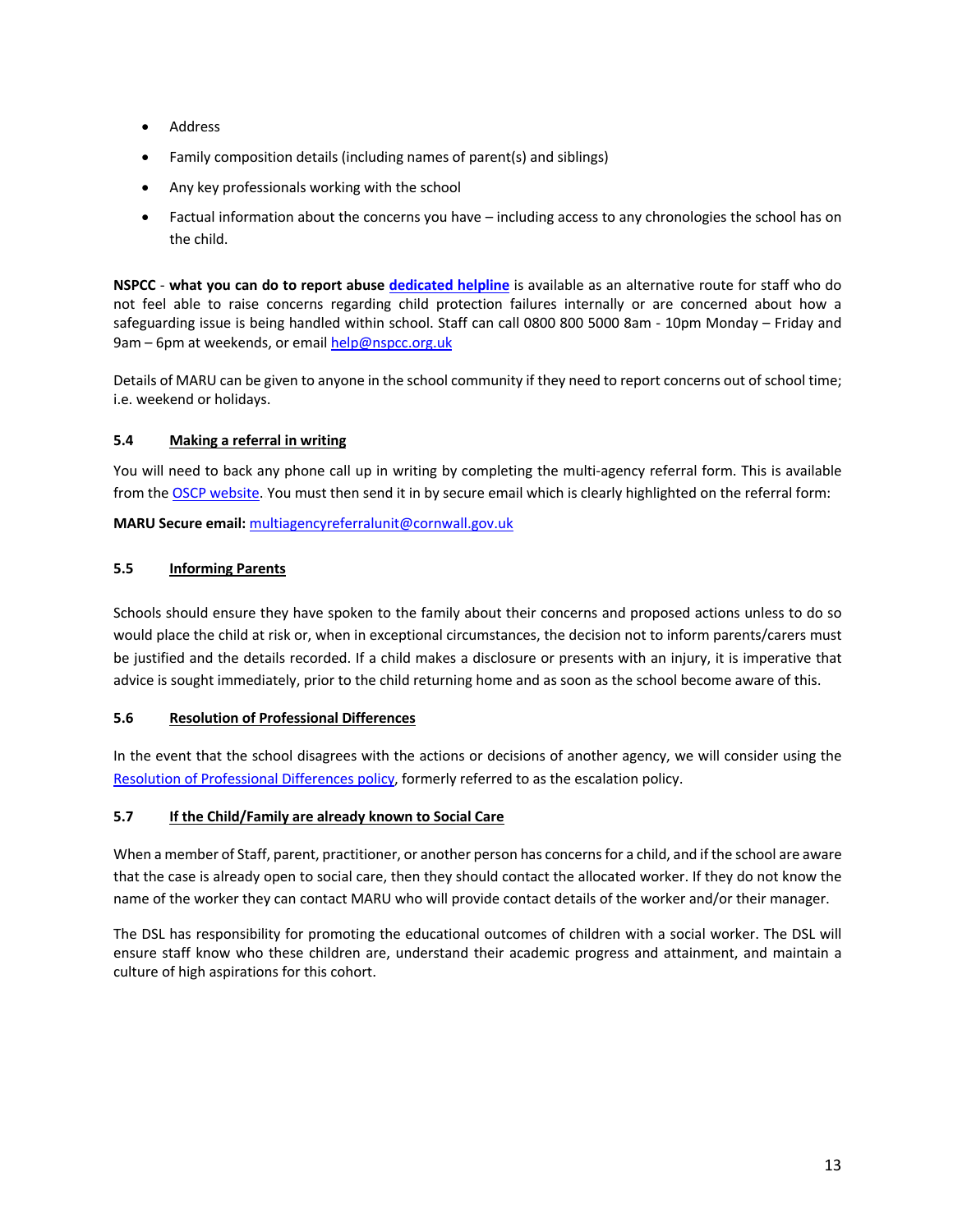#### **6. Specific Safeguarding Issues**

There are specific issues that have become critical topics in safeguarding; we endeavour to ensure that **ALL** staff and Governors are familiar with the processes in place to identify, report, monitor:

- Bullying, including cyber bullying
- Child sexual exploitation (CSE)
- Child criminal exploitation (CCE)
- Children missing from education
- County lines
- Domestic abuse
- Substance abuse
- Fabricated or induced illness
- Children with family members in prison
- Faith abuse
- Female Genital Mutilation (FGM)
- Forced marriage
- Gangs and youth Vvolence
- Gender based violence/violence against women and girls (VAWG)
- Hate
- Mental health
- Homelessness
- So called 'Honour-based' abuse
- Peer on peer abuse
- Sexual violence and sexual harassment between children in schools
- Private fostering
- Preventing radicalisation
- Online abuse, including nude or semi-nude images
- Teenage relationship abuse
- Trafficking
- Missing children and vulnerable adults
- Child sexual abuse within the family
- Poor parenting, particularly in relation to babies and young children
- Serious violence
- Cyber crime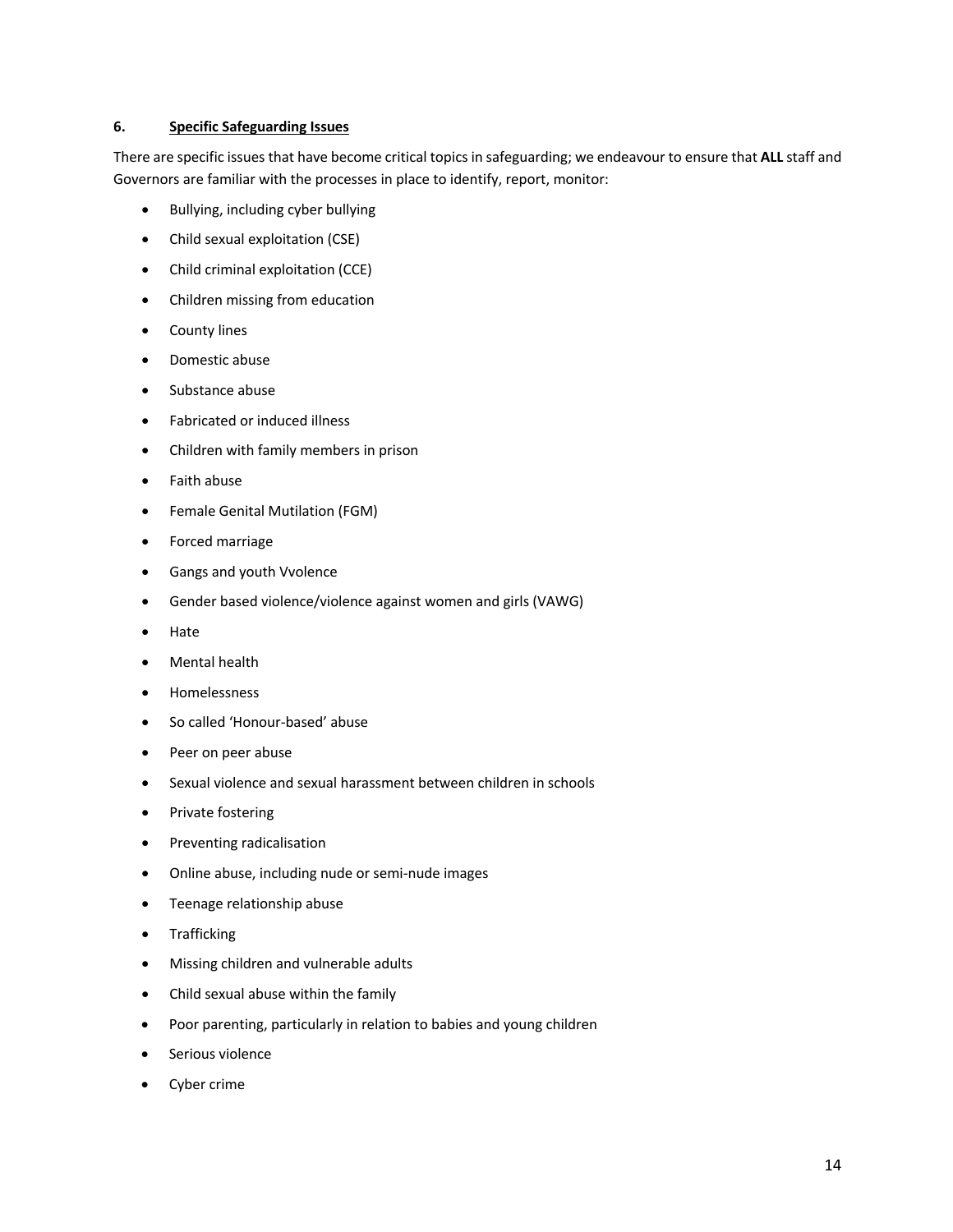The School will incorporate signs of abuse and specific safeguarding issues into briefings, staff induction training, and ongoing development training to all Staff and Governors. Annex A of KCSIE (September 2021) provides more detail on the following:

# **6.1 Child Sexual Exploitation (CSE)**

Child Sexual Exploitation is a form of child sexual abuse. It occurs where an individual or group take advantage of an imbalance of power to coerce, manipulate or deceive a child or young person under the age of 18 into sexual activity (a) in exchange for something the victim needs or wants, and/or (b)for the financial advantage or increased status of the perpetrator or facilitator. The victim may have been sexually exploited even if the sexual activity appears consensual. Child sexual exploitation does not always involve physical contact, it can also occur through the use of technology. (DfE Child Sexual Exploitation February 2017).

CSE can occur over time but could also be a one off occurrence and may happen without the child's immediate knowledge; e.g. through others sharing images or videos of them on social media.

CSE can affect any child who was coerced into engaging in sexual activities including 16/17 year olds who can consent to sex. Some children may not realise that they are being exploited and may believe they are in a genuine romantic relationship.

All suspected, or actual cases of CSE, are a safeguarding concern in which Child Protection procedures **must** be followed; this will include a referral to MARU and, where the risk is immediate, to the police. If any staff are concerned about a pupil, they will refer to the Designated Safeguarding Lead/s and the CSE lead within the School.

Potential indicators of CSE are contained within Appendix A.

# **6.2 Child Criminal Exploitation**

Activities such as county lines, shoplifting, pickpocketing, vehicle theft/damage can all be forms of CCE.

Children can get trapped by this type of exploitation as perpetrators can threaten victims (and their families) with violence and entrap and coerce them into debt. They may be forced to carry weapons such as knives or as a form of protection for themselves. Children involved in CCE often commit the crime themselves so are not easily seen as victims and are therefore very vulnerable. They may still have been criminally exploited even if they appear to have agreed or consented to the activity. It can be very specific e.g County Lines, shoplifting, vehicle theft, pick pocketing.

All professionals should be aware that girls can also be involved in CCE. Although the. indicators may not be the same. It is important to note that those involved with CCE may be at higher risk of sexual exploitation.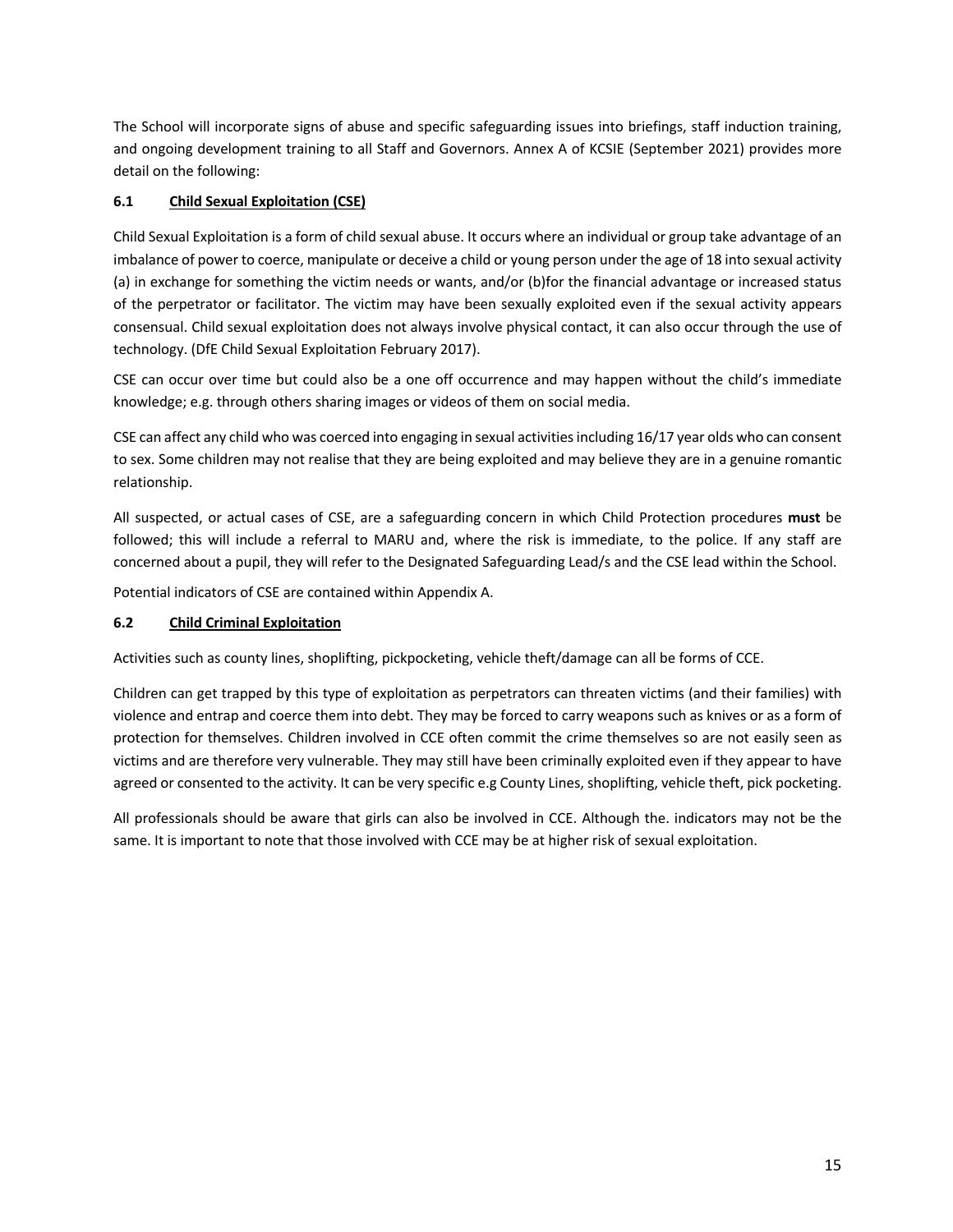# **6.3 County Lines**

County lines is a term used to describe gangs and organised criminal networks involved in exporting illegal drugs (primarily crack cocaine and heroin) into one or more areas within the UK, using dedicated mobile phone lines or other forms or 'deal line'. This activity can happen locally as well as cross the UK. Children and vulnerable adults are exploited to move, store and sell drugs and money. Offenders will often use coercion, intimidation, violence (including sexual violence) and weapons to ensure compliance of victims.

Children can be targeted and recruited into County Lines in a number of locations, including schools and other education settings.

Children are increasingly being targeted via social media. Children can be easily trapped by this type of exploitation as county lines can manufacture drug debts which need to be worked off or threaten serious violence towards victim and their families if they attempt to leave the county lines network

Any concerns about county lines should be referred to the DSL immediately and they should then contact MARU for guidance and advice

# **6.4 Extremism/Radicalisation/PREVENT**

Extremism goes beyond terrorism and includes people who target the vulnerable – including the young- by seeking to sow division between communities on the basis of race, faith or denomination: justify discrimination towards women and girls: persuade others that minorities are inferior; or argue against the primacy of democracy and the rule of law in society (Working Together July 2018).

The School will ensure **ALL** staff, including governors, adhere to their duties in the Prevent guidance 2015 to prevent radicalization.

The Head of School will:

- Establish, or use existing mechanisms, for understanding the risk of extremism
- Ensure staff understand the risk and build capabilities to deal with issues arising
- Communicate the importance of the duty
- Ensure **All** staff and Governors implement the duty

School staff receive training to help to identify signs of extremism. Opportunities are provided in the curriculum to enable pupils to discuss issues of religion, ethnicity and culture and the school follows the DfE advice 'Promoting fundamental British Values as part of SMCS' (spiritual, moral, social and cultural education) in Schools (2014).

The School will respond to any concern about Extremism/Radicalisation/Prevent as a safeguarding concern and will report in the usual way, using local safeguarding procedures. We will seek to work in partnership, undertaking risk assessments, where appropriate, and proportionate to risk, building our children's resilience to radicalisation.

When reviewing our PREVENT duties, we will consider the guidance contained on the Safer Cornwall website.

What can we do to help our children understand these issues and help protect them?

- Provide a safe space for them to debate controversial issues.
- Help them to build resilience and the critical thinking they need to be able to challenge extremist arguments.
- Give them confidence to explore different perspectives, question, and challenge.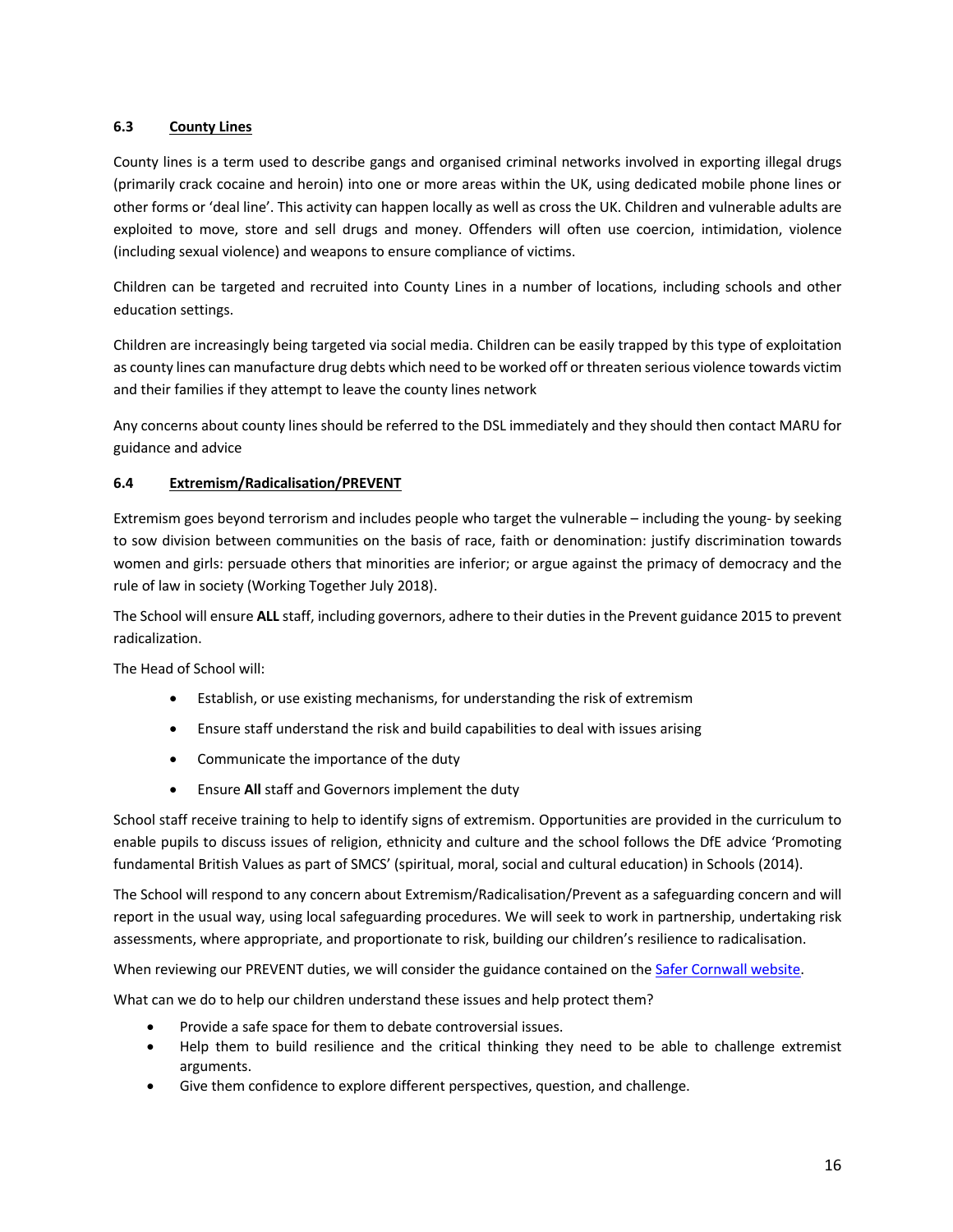The school is committed to providing effective filtering systems and this will include monitoring the activities of children when on-line in the school. We follow the guidance set out in Annex C (KCSIE September 2021).

All staff in the first instance should contact the SPOC (Single Point of Contact), Sarah Kennedy, with any concerns.

# **Additional contact details:**

**Concerns can be discussed with the Prevent Lead for Cornwall: Steve Rowell email: prevent@cornwall.gov.uk**

**MARU can also be contacted for advice: 0300 1231 116**

**Emergency Out of Hours: Tel No: 01208 251300**

**If immediate and serious concerns call the police on 999**

# **6.5 Honour-Based Abuse**

So called honour-based violence (HBA) encompasses incidents or crimes which have been committed to protect or defend the honour of the family and/or the community; it includes female genital mutilation, forced marriage, and practices such as 'breast ironing'.

# **6.6 Female Genital Mutilation (FGM)**

The School recognises and understands that there is now a mandatory reporting duty for all teachers to report to the police where it is believed an act of FGM has been carried out on a girl under 18 in the UK. Failure to do so may result in legal/disciplinary action being taken.

All suspected, or actual cases of FGM, are a safeguarding concern in which safeguarding procedures will be followed; this will include a referral to the police and to Children's Social Care via MARU. If any staff are concerned about a pupil, they will refer to the safeguarding Designated Lead/s within the school, unless there is a good reason not to do so.

Potential indicators of FGM are contained within Appendix A.

# **6.7 Forced Marriage**

The UK Government describe this as taking someone, usually overseas, to force them to marry (whether or not the forced marriage takes place) or marrying someone who lacks the mental capacity to consent to the marriage- (Coercion may include physical, psychological, financial, sexual and emotional pressure). It may also involve physical or sexual violence and abuse.

Arranged marriage is common in some cultures. The families of both spouses take a leading role in arranging the marriage, however, the choice of whether or not to accept the arrangement remains with the prospective spouses. Children may be married at a very young age and well below the age of consent in England. **ALL** staff should be particularly alert to suspicions or concerns raised by a pupil. Since June 2014, forcing someone to marry has become a criminal offence in England and Wales under the Anti-Social Behaviour, Crime and Policing Act 2014.

If, at any time, the school had a concern regarding a child who this may apply to, we will make immediate contact with MARU for guidance and advice.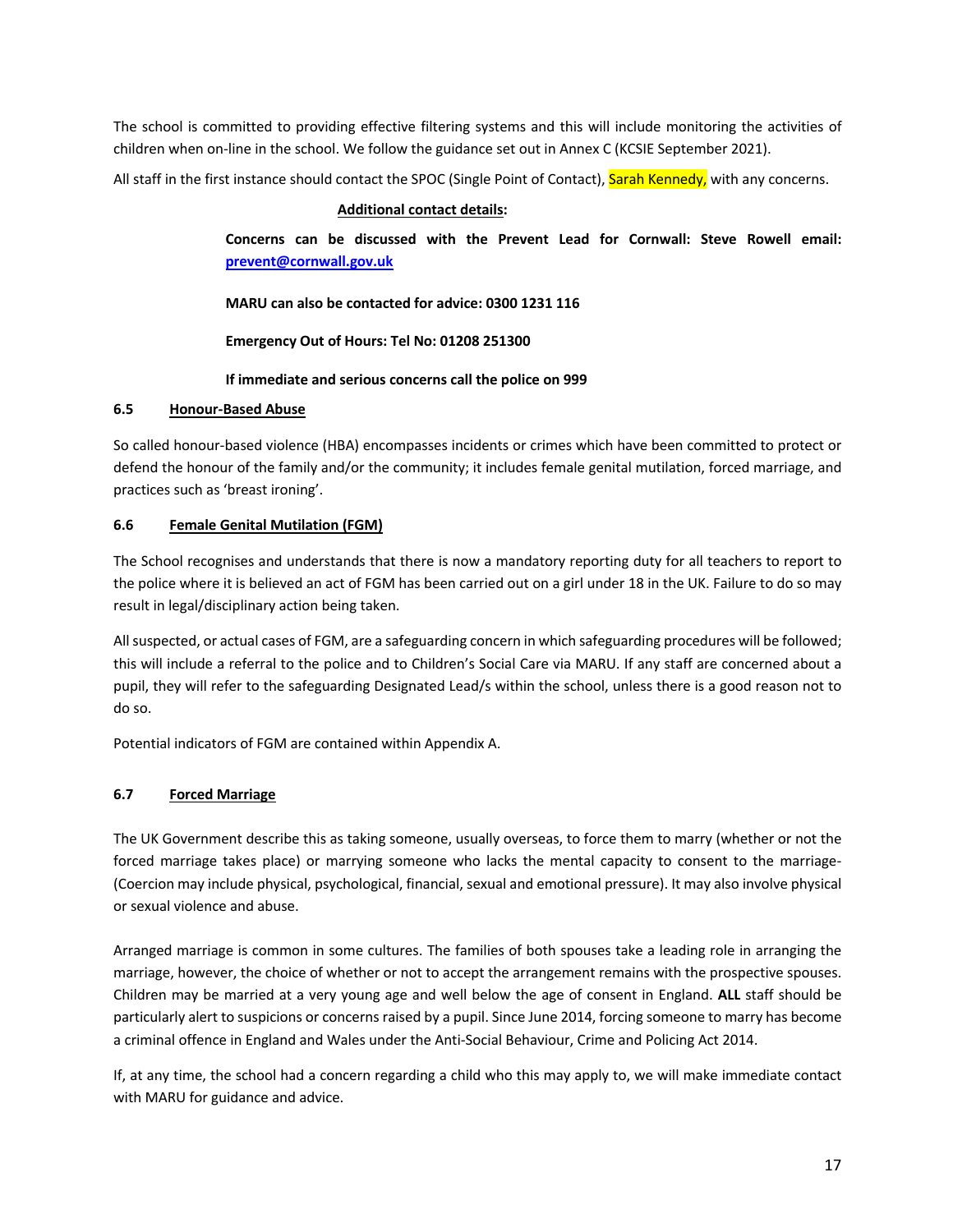#### **6.8 Peer on Peer Abuse**

**Children can abuse other children. All** staff should be aware that safeguarding issues can manifest themselves via peer on peer abuse. The reasons for this are complex and are often multi-faceted. We understand that we need, as a school, to have clear mechanisms and procedures in place to identify and report incidents or concerns. We aim to reduce this behaviour, and any related incidents, with an expectation to eliminate this conduct in the school.

#### **Please refer to the Peer on Peer Abuse policy we have in school.**

Please also refer to the following school and Trust policies: Anti bullying, Equality and diversity, Acceptable use policy, Technical security policy and Digital safeguarding policy.

#### **6.9 Sexual Violence and sexual harassment between children in schools and colleges**

Our school has a zero tolerance to sexual harassment and sexual violence. It is never acceptable and will never be tolerated. Sexual violence and sexual harassment can occur between two children of any age and sex. It can also occur through a group of children sexually assaulting or sexually harassing a single child or group of children.

All victims must be taken seriously, supported and kept safe. A victim should never be given the impression that they are creating a problem by reporting the abuse.

Reports of sexual assault and harassment are extremely complex to manage. It is essential that victims are protected and every effort is made to minimise the disruption to their education.

Part 5 of KCSIE (September 2021) clearly outlines the response that should be taken. Please refer to our peer-onpeer policy.

If anyone has any concerns that a child or children may be at risk, they must report them to the DSL immediately. They should then liaise with MARU and follow guidance laid out in KCSIE (September 2021).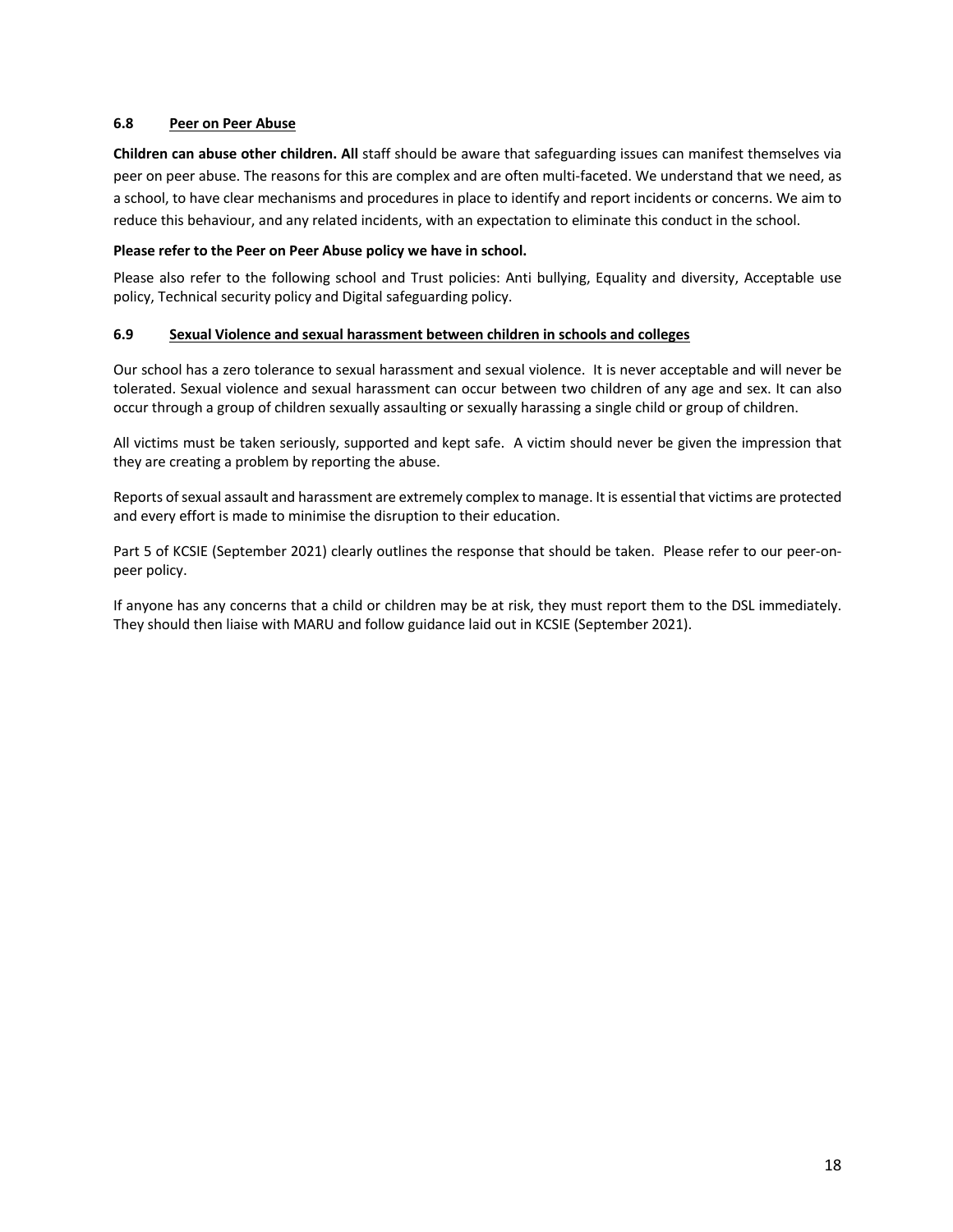# **6.10 Children with special educational needs and disabilities**

Children with special educational needs (SEN) and disabilities can face additional safeguarding challenges. The school may need to devise a policy /procedure that meets the individual needs of a child. This should be written in conjunction with the parent(s) and staff working with the child. The child, where they are of sufficient understanding, should have the policy/procedure discussed with them. All staff need to be confident in its use.

The school recognises that additional barriers can exist when identifying abuse and neglect in this group of children. These can include:

• Assumptions that indicators of possible abuse, such as behaviour, mood and injury relate to the child's disability without further exploration;

• The potential for children with SEN and disabilities being disproportionally impacted by behaviours such as bullying, without outwardly showing any signs and being more prone to being isolated from their peers than other children; and

• Communication barriers and difficulties in overcoming these barriers.

The individual needs of every special educational needs or disabled child will be reviewed regularly and consideration given to any additional vulnerabilities they may have which could lead to safety and welfare concerns arising. In addition, we will keep under review the potential need for additional pastoral support.

Should any concerns arise in relation to any child in relation to their safety and welfare, school staff will follow the same procedures as outlined within this policy and liaise with the DSL, initially.

# **6.11 Online safety (including cyber crime)**

KCSIE (September 2021) Annex D: Specifically focusses on online safety information and support for Governing Bodies, senior leaders and parents and children**.**

As a school, we take online safety very seriously, both in terms of our pupils and all of our staff. Please also refer to the digital safeguarding policy and the acceptable use policy for staff.

Cyber Crime: This is a criminal activity committed using computers and/or the internet.

# **6.11.1 Filtering**

The School is adhering to the guidance within the revised KCSIE (September 2021) Annex D and this is reflected within our online safety policy.

#### **6.12 Domestic Abuse**

Domestic abuse can encompass a wide range of behaviours and may be a single incident or a pattern of incidents. Domestic abuse is not limited to physical acts of violence or threatening behaviour, and can include emotional, psychological, controlling or coercive behaviour, sexual and/or economic abuse. Types of domestic abuse include intimate partner violence, abuse by family members, teenage relationship abuse and adolescent to parent violence. Anyone can be a victim of domestic abuse, regardless of gender, age, ethnicity, socio-economic status, sexuality or background and domestic abuse can take place inside, or outside, of the home. (Working Together July 2018, updated December 2020).

Domestic abuse may take many forms. Witnessing the physical and emotional suffering of a parent may cause considerable distress to children and both the physical assaults and psychological abuse suffered by adult victims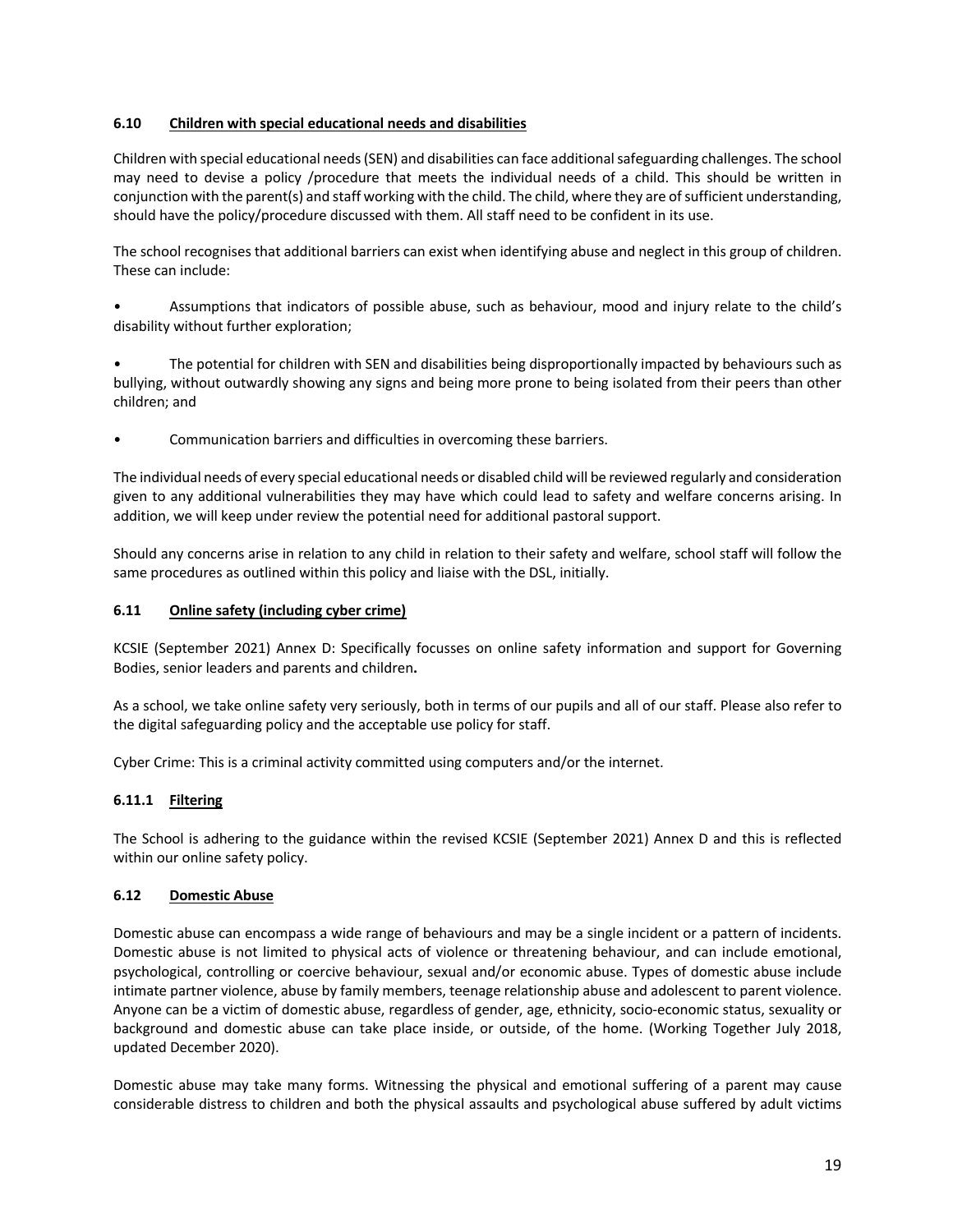who experience domestic abuse can have a negative impact on their ability to look after their children. Children can still suffer the effects of domestic abuse, even if they do not witness the incidents directly. However, in up to 90% of incidents involving domestic abuse, where children reside in the home, the children are in the same or the next room. Children's exposure to parental conflict, even where violence is not present, can lead to serious anxiety and distress among children. Children can see school as a safe retreat from problems at home or, alternatively, may not want to attend school through a perceived need to be at home to protect abused parents or siblings.

Domestic abuse can, therefore, have a damaging effect on a child's health, educational attainment and emotional well-being and development. The potential scale of the impact on children is not always easy to assess, but may manifest itself as behavioural, emotional or social difficulties, including poor self-esteem, withdrawal, absenteeism, adult-child conflict. Children sometimes disclose what is happening or may be reluctant to do so hoping that someone will realise something is wrong.

#### **Operation Encompass**

Our school is an Operation Encompass school. This means that when there has been a domestic abuse incident at an address where children from our school live, and the police have been called and attended the incident, the school will be informed by 9am on the next school day. This enables us to support the child(ren), and, where appropriate, the family within school. Parents are advised by the police that the school will be informed.

Social care also receive reports from the police when they have been involved with children, not just in relation to domestic abuse incidents. These are called ViSTs (Vulnerable incident Screening Tools). This information will also be passed to the school if the information is considered appropriate and proportionate. Staff in school will be informed on a 'need to know basis' by the DSL.

# **Operation Encompass Helpline**

The Operation Encompass Teachers Helpline, funded by Home Office and the Department for Education, has extended its operating hours. It is now available Monday to Friday from 8am to 1pm throughout term-time, including during lockdown restrictions and is available for all staff in educational settings.

The Helpline allows staff to speak in confidence with an educational psychologist about how best to support children experiencing domestic abuse.

DSL's would be the most likely people to contact the helpline and should be consulted if a member of staff is contacting them.

#### **6.13 Children Missing Education**

Attendance, absence and exclusions are closely monitored. A child going missing from education is a potential indicator of abuse and neglect, including sexual abuse and criminal exploitation; this may link to involvement in County Lines. The DSL will monitor absence and take appropriate action including notifying the local authority and following local procedures, particularly where children go missing on repeated occasions and/or are missing for periods during the school day.

#### **6.13.1 EHE- Elective Home Education**

We will always advise the Local Authority at the earliest opportunity when children are withdrawn from the school to be electively home educated, completing the required Elective Home Education Form (as in link below) and returning it with a copy of a letter from the parents/carers confirming that they are withdrawing the child from the school to home educate. Further guidance is available via:

www.cornwall.gov.uk/education-and-learning/schools-and-colleges/education-welfare/elective-home-education/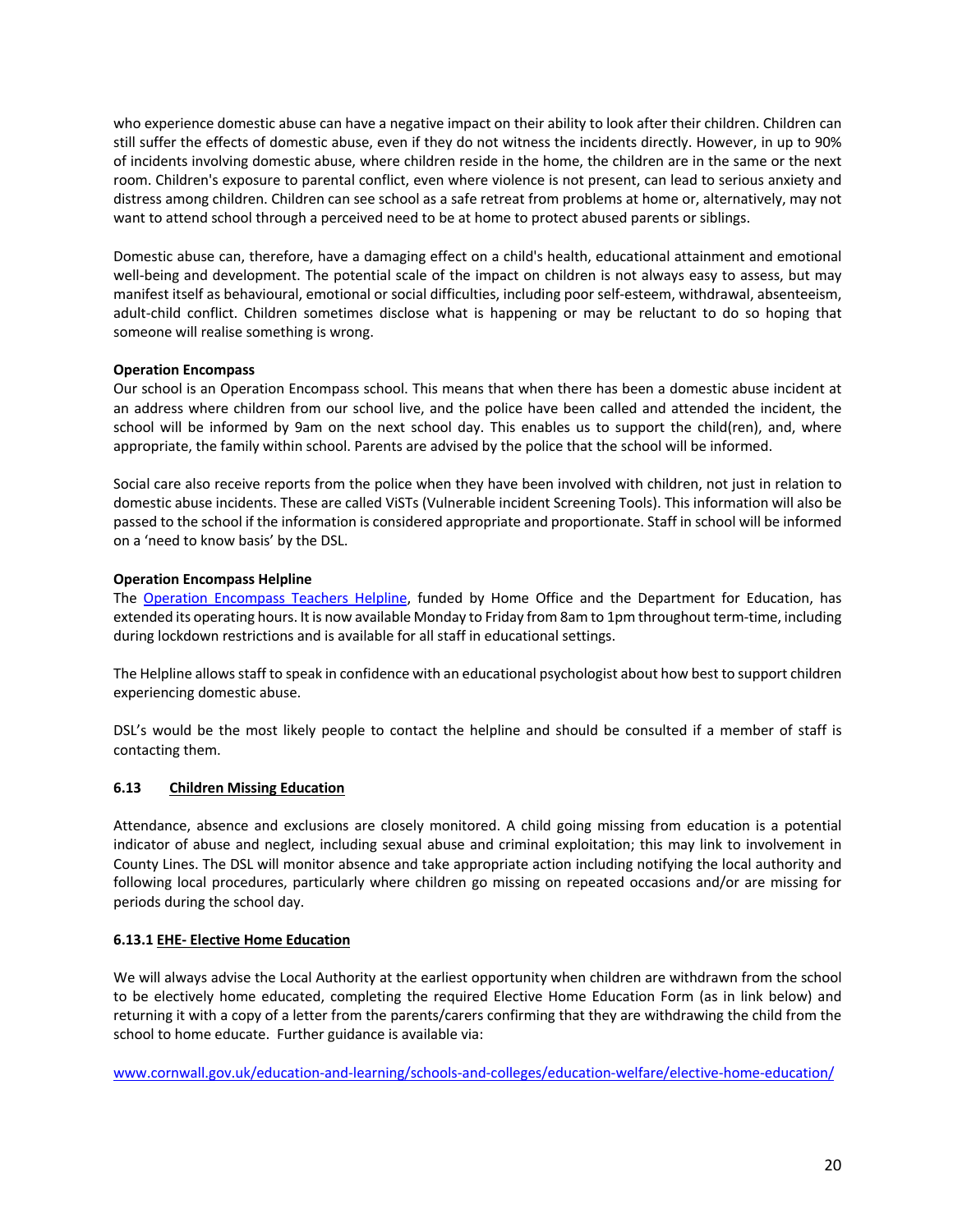The DSL/DDSL will always alert the Local Authority where there are concerns regarding the safety and welfare of the child in question.

# **6.13.2 Exclusion – Temporary and permanent**

All children who are at risk of temporary or permanent exclusion must be risk assessed and this formerly recorded. If it is not deemed appropriate or safe to continue with the exclusion, then the school will work with the Local Authority to find a more suitable alternative.

If any child at risk of temporary or permanent exclusion has an allocated social worker, they must be consulted ahead of any decision to exclude.

# **6.13.3 Reduced Time Tables**

Should a reduced time table be instigated or be necessary, guidance will be reviewed with the aim that the child returns to school full time at the earliest moment, or other provision issought to ensure the child/ young person has their full entitlement. Guidance is available at:

#### www.cornwall.gov.uk/schools-and-education/schools-and-colleges/reduced-timetables-part-time-attendance/

The use of a reduced timetable should be an exceptional measure in this school. It is illegal for a school to impose a reduced timetable, but it is accepted that a reduced timetable may be appropriate provided that the setting can demonstrate that the Local Authority's best practice guidance has been followed. Guidance for schools and educational settings details further the actions and procedures that need to be followed.

# **6.14 Looked after children and previously looked after children**

A previously looked after child, potentially, remains vulnerable. The most common reason for children becoming looked after is as a result of abuse and/or neglect. Governing bodies should ensure that staff have the skills, knowledge and understanding necessary to keep looked after children safe. KCSIE (revised September 2021)

A designated children in care lead has been appointed from the senior leadership team. In our school, this person is currently Sarah Kennedy.

The Designated Child in Care Lead will ensure that appropriate staff have the information they need in relation to a child's looked after legal status (whether they are looked after under voluntary arrangements with consent of parents, or on an interim or full care order) and contact arrangements with birth parents, or those with parental responsibility. They are also responsible for ensuring that they also have information about the child's care arrangements and the level of authority delegated to the carer by the local authority looking after him/her. The Designated Children in Care Lead will have details of the child's social worker. They will have drawn up an individual education plan in consultation with the Virtual School for Children in Care. Designated teachers also have responsibility for promoting the educational achievement of children who have left care through adoption, special guardianship or child arrangement orders.

The lead must engage in appropriate training and hold the relevant qualifications and experience. The training for this role is provided by Cornwall Council. They must attend this training regardless of whether there are currently children within the school who are in care or previously looked after children.

All Designated Children in Care staff should read the statutory guidance on 'Promoting the education of looked after children'.

# **6.15 Young Carers**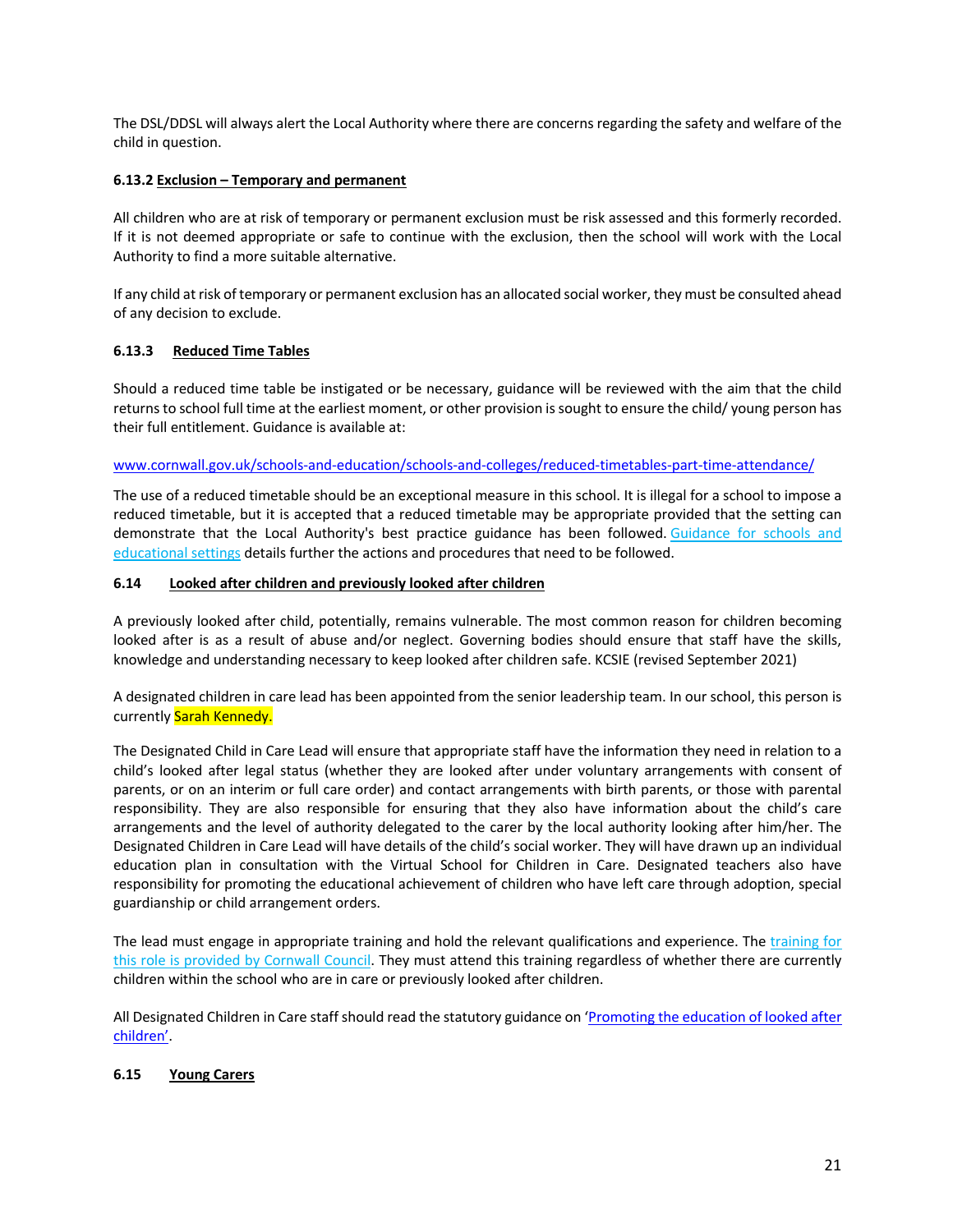As a school, we recognise the needs of young carers in that they can be more vulnerable or placed at risk. We aim to be able to identify young carers and ensure they are supported to help reach their potential, with an understanding that staff and volunteers may need to refer into early help services for an assessment of their needs via the Early Help Hub.

# **6.16 Private Fostering**

A private fostering arrangement is when a child is cared for consecutively for 28 days or longer by someone who is not a member of that child's immediate family. In such a case, the Local Authority should be informed.

If the school are aware of such an arrangement being in place, they must advise the family that the school have a responsibility to inform the Local Authority and encourage the family to advise the Local Authority themselves.

Advice or a referral can be made via MARU.

# **6.17 Modern Slavery and Human Trafficking**

The above are offences under the Modern Slavery Act 2015. These offences include holding a person in a position of slavery, servitude forced or compulsory labour, or facilitating their travel with the intention of exploiting them soon after.

Although human trafficking often involves an international cross-border element, it is also possible to be a victim of modern slavery within your own country. It is possible to be a victim, even if consent has been given to be moved.

Children cannot give consent to being exploited, therefore, the element of coercion or deception does not need to be present to prove an offence.

If you hold information that could lead to the identification, discovery and recovery of victims in the UK, you can contact the Modern Slavery Helpline 08000 121 700. **All members of staff must also inform the DSL/DDSL of any concerns.**

Advice or referral can be made via MARU (0300 1231 116) or for Vulnerable Adults (0300 1234 131).

#### **6.18 Contextual Safeguarding**

Safeguarding incidents can be associated with factors outside of school. All staff should be considering the context within which such incidents and or/behaviours occur. This is known as contextual safeguarding; this means that assessments of children should consider whether wider environmental factors are present in a child's life that are a threat to their safety and/or welfare. It can include child sexual exploitation, child criminal exploitation, serious violence, county lines, domestic abuse and gang culture. It can also involve links to anti-social behaviour, identifying local 'hot-spots' in the community. Always discuss any concerns with your DSL/DDSL if you have been told information that concerns you about a family.

It is important to verify, as much as possible, the accuracy of the information, but this should not get in the way of you having a discussion with your DSL.

If making a referral to social care, the school should provide as much information as possible.

#### **6.19 Serious Violence**

All staff should be aware of indicators which may suggest that children are at risk from, or are involved with serious violent crime. Indicators may include increased absence from school, a change in friendships, relationships with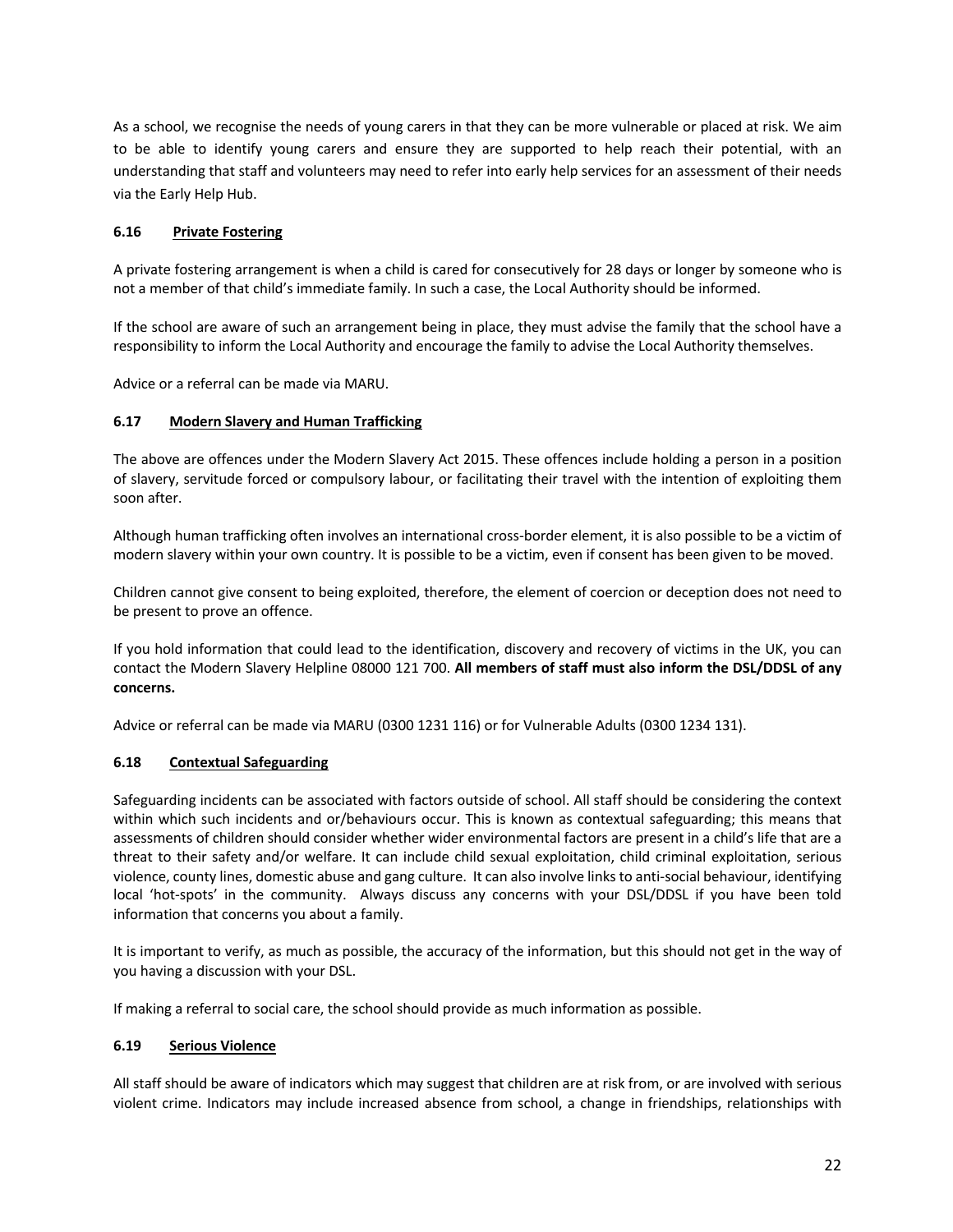older people or groups, a significant change in their academic ability or general wellbeing, signs of self-harm, or unexplained injury. Unexplained gifts/money may also indicate that children are involved/associated with individuals linked to gangs or criminal networks.

# **6.20 Special Circumstances**

#### **6.20.1 Work Experience**

The school has detailed procedures to safeguard pupils undertaking work experience, including arrangements for checking people who provide placements and supervise pupils on work experience.

# **6.20.2 Children staying with host families - now referred to as homestay**

The schools may make arrangements for pupils to stay with a host family during a foreign exchange trip or sports tour. Some overseas pupils may reside with host families during school terms and we will work with the local authority to check that such arrangements are safe and suitable. In such circumstances, the schools follow the guidance in Annex E of KCSIE (September 2021) to ensure that hosting arrangements are as safe as possible.

# **7. Confidentiality and Information Sharing**

Confidentiality needs to be discussed and fully understood by all those working with children, particularly in the context of child protection. No adult must ever guarantee confidentiality to any individual including parents, children, colleagues or other professionals. This includes having an 'off the record discussion'. Staff should make children aware that if they disclose information that may be harmful to themselves or others, then certain actions will need to be taken.

Wherever possible, consent should be obtained before sharing personal information with third parties. In some circumstances, obtaining consent may not be possible or in the best interest of the child or young person, e.g., where safety and welfare of that child or young person necessitates that the information should be shared. The law permits the disclosure of confidential information necessary to safeguard a child or children. Disclosure should be justifiable in each case, according to the particular facts of the case, and legal advice should be sought if in doubt. GDPR provides a number of bases for sharing personal information. It is not necessary to seek consent to share information for the purposes of safeguarding and promoting the welfare of a child provided that there is lawful basis to process any personal information required. (Working Together July 2018, updated December 2020)

If the information given relates directly to the safety and welfare of a child, then the DSL must be informed immediately. They should then contact MARU.

The school adheres to the revised Information sharing – Advice for practitioners providing safeguarding services to children, young people, parents and carers (July 2018)

# **8. Record Keeping**

Well-kept records are *essential* to good safeguarding and child protection practice. We are clear about the need to record any concerns held about children or young people, the status of such records and when these records should be passed over to other agencies.

In our work with children and their families, we recognise the importance of:

- Keeping clear detailed up to date written records of concerns about children and young people on My Concern or CPOMS.
- Ensuring all records are kept secure on the online system and any paper files are stored in a locked location.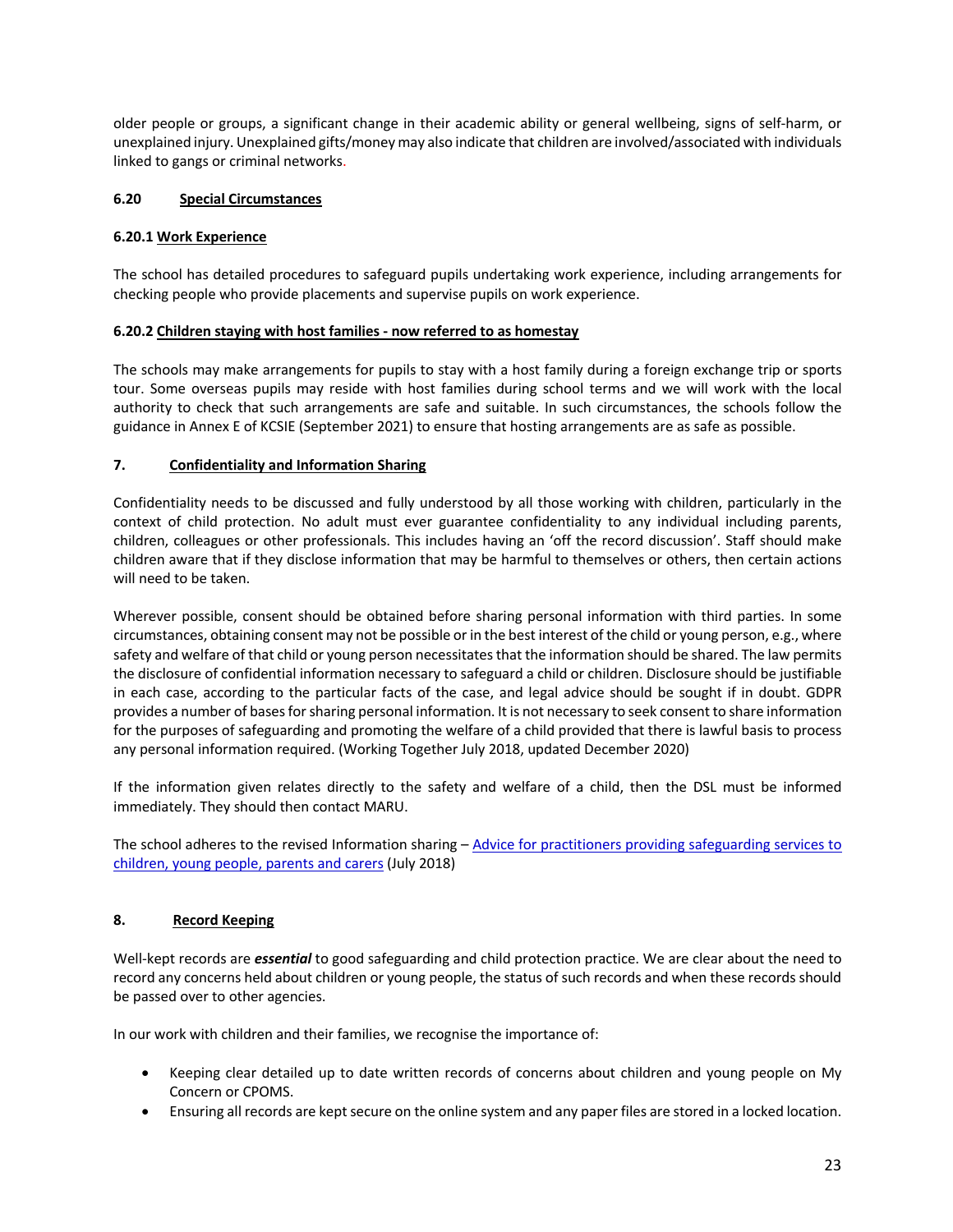- Ensuring records are passed on to the receiving school if a child or young person transfers, in line with current Local Authority guidance.
- Ensuring all records are clear, factual and jargon free.

Disclosures, or safeguarding concerns, will be recorded on My Concern or CPOMS, first hand. If the concern or disclosure is urgent, staff members will contact the DSL/DDSL immediately to discuss their concerns in person, as well as recording on the online system. Actions, directed actions, meetings with parents/professionals/pupils/parents or carers, etc, will be robustly recorded on My Concern/CPOMs. Summaries and outcomes will evidence how the disclosure/concern was actioned and how the pupil/family was supported.

#### **9. Allegations against staff**

Allegations against staff are covered in all basic training and induction training that takes place within our school.

Staff need to be mindful that it is not only their behaviour in school which may lead to concerns being raised. Where a member of staff, or a volunteer, is involved in an incident outside of school which may/may not have involved children, this could impact on their suitability to work with children. In the case of this event, DSLs should discuss concerns with the LADO. A scenario of this kind is usually referred to as a 'transferrable risk'.

Never let allegations by a child or young person go unrecorded or unreported, including any made against you. If you receive a disclosure, about an adult colleague, it is important to reassure the child that what they say will be taken very seriously and everything possible will be done to help. In all instances, the Head of School must be informed; if they are not available, report to the DDSL, ensuring that the DSL is advised at the early opportunity.

If the allegation concerns the Head of School, then the CEO, Stuart Renshaw, and Chair of the Trust, (currently Rita Watkins- rita.watkins@celticcross.education) must be informed. The allegations against staff policy should be followed which states that all allegations about Heads of School should be made to the Chair of the SMC.

In all situations regarding an allegation of abuse against a member of staff (including supply staff/volunteers/governors), the school must not act alone and must seek advice and make a referral, where necessary. In such circumstances, our Head of School, or SMC Chair, will contact the LADO for advice.

As part of our safeguarding duties, the LADO service has a statutory responsibility to manage and oversee allegations made against professionals and volunteers who work with children. All allegations and concerns should be referred to the LADO within 24 hours, where advice and guidance can be provided in respect of balancing the responsibility to safeguard with the need to support staff in difficult situations.

The following issues need to be considered

- What are the safeguarding arrangements of the child or young person to ensure they are not in contact with the alleged abuser?
- contact the parents or carers of the child/young person, **if** advised to do so by the LADO;
- consider the rights of the staff member for a fair and equal process of investigation;
- ensure that the appropriate disciplinary procedure is followed, including whether suspending a member of staff from work until the outcome of any investigation is deemed necessary;
- act on any decision made in any strategy meeting and
- advise the Disclosure and Barring Service (DBS), and any other appropriate regulatory or professional body, where a member of staff has been disciplined or dismissed as a result of the allegations founded, or would have been if they have resigned.

**Contact details LADO: 01872 326536;** lado@cornwall.gov.uk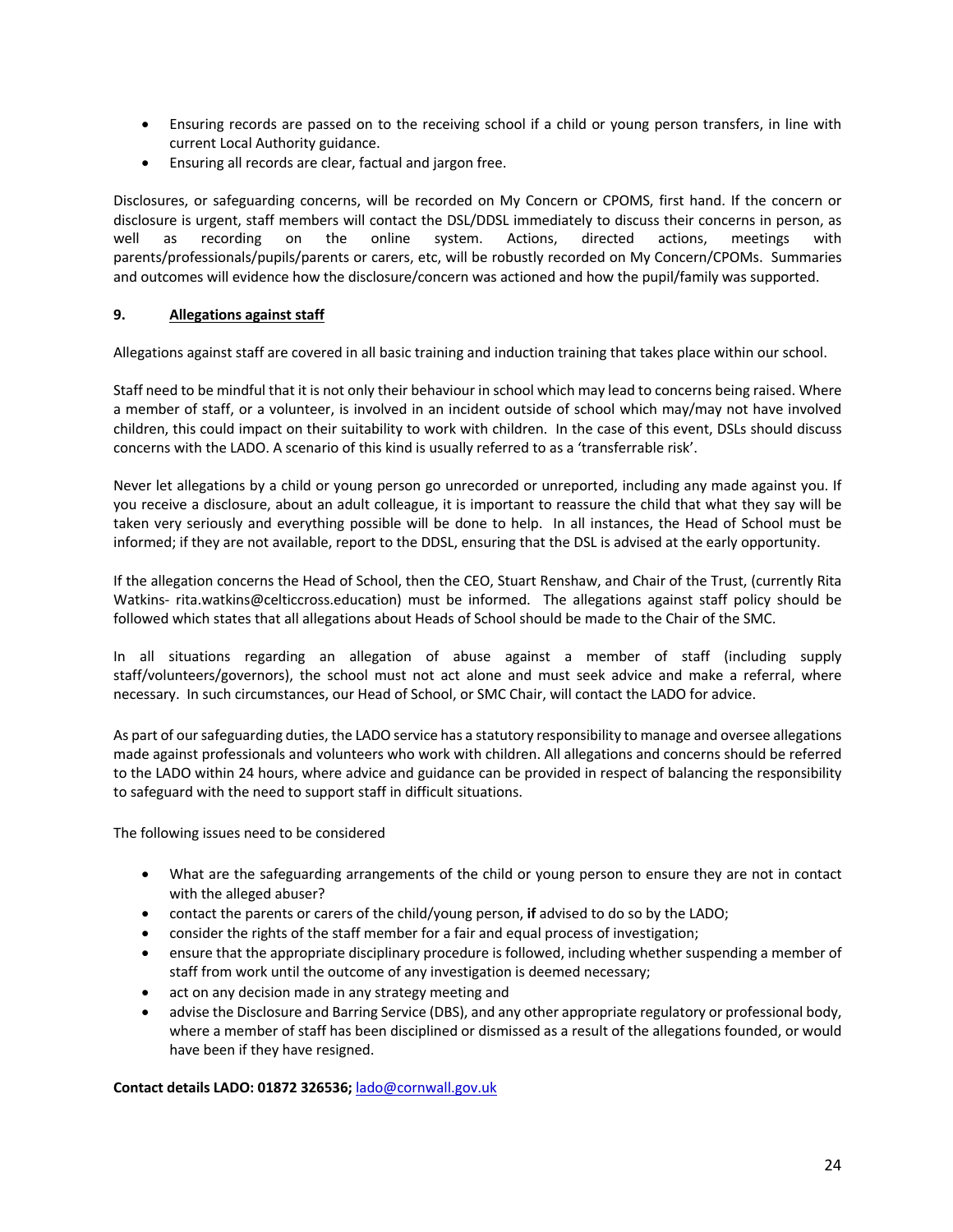If a referral needs to be made then this must go through MARU who will then pass it on to the LADO team. The referral form can be found on the OSCP website.

# **10. Whistleblowing**

Please adhere to the schools whistleblowing policy.

# **Whistleblowing Governor:** Rev. Jules Williams

In the event that you do not feel able to follow the schools whistle blowing policy, but feel that you must discuss your concerns with an appropriate independent body, you should contact:

#### **NSPCC Whistleblowing helpline: 0800 028 0285**

#### **11. Key Safeguarding Roles and Responsibilities**

# **11.1 Designated Safeguarding Lead (DSL)**

There is a legal obligation under the Education Act 2002 S175/157 for all schools to have a Designated Safeguarding Lead. As a school, we follow the guidance in Annex C of KCSIE (revised September 2021) which outlines the key responsibilities of the DSL.

# **11.2 Deputy Designated Safeguarding Lead (DDSL)**

As above, we follow the guidance in Annex C of KCSIE (revised September 2021) which outlines the key responsibilities of the DSL and DDSL.

# **11.3 Governing Body including the role of the Safeguarding Governor**

The roles and responsibilities of the governing body are outlined in Part 2 of KCSIE (revised September 2021). In addition, we have outlined these responsibilities in Appendix D.

# **12. Safer Recruitment**

Our school operates safer recruitment procedures including making sure that:

- statutory duties to undertake required checks on staff who work with children are complied with, in line with the Disclosure and Barring Service requirements for regulated activity; Teachers' Prohibition Orders; the Child Care Act 2006.
- statutory guidance relating to volunteers is followed.
- at least one member of the recruitment panel members has undertaken safer recruitment training through an accredited training programme.

We hold a Single Central Record (SCR) which demonstrates we have carried out the range of checks required by law on our staff. \*\*KCSIE states that if you are a MAT then the SCR can be kept centrally, but must be immediately available for an Ofsted Inspection. Best practice recommends schools still take responsibility for updating their own SCR.

Our school complies with the requirements of KCSIE, (September 2021) - Part 3.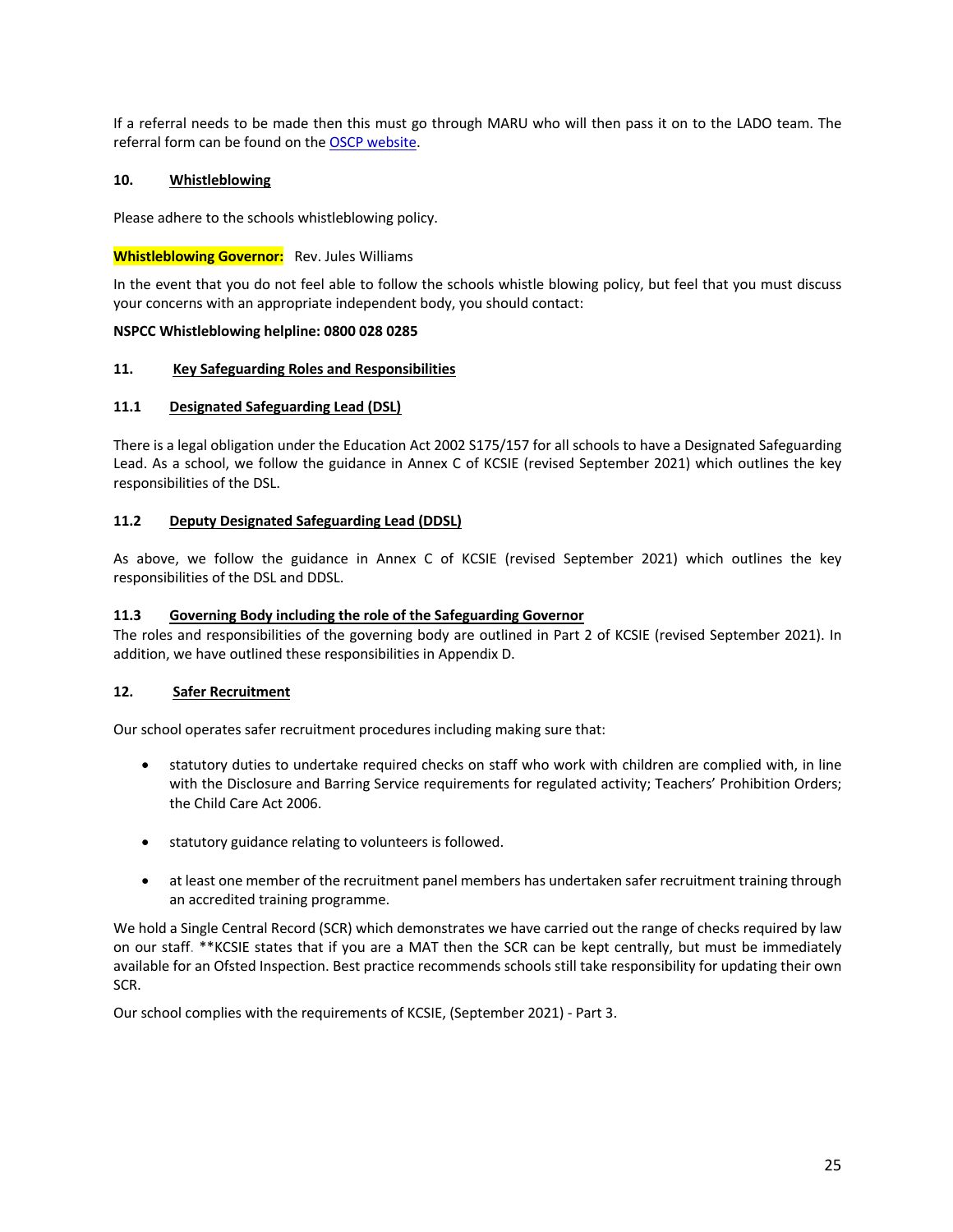#### **13. Attendance at Child Protection Conference**

If a child or young person becomes the subject in a Child Protection Conference, as a school, we may be asked to share information about the child or young person and his/her family. Usually this will be in the form of a written report, the contents of which will be shared with parents/carers prior to the meeting- preferably by the school.

Child protection conferences will be attended by the DSL or DDSL. In exceptional circumstances, another member of staff may attend with them. The reason this responsibility is not delegated is because the DSL has the overall training and accountability to act on behalf of the school, including agreeing their role in any child protection plan, as well as the possible allocation of resources.

Occasionally, there may be information which is confidential and which will be shared in a closed meeting prior to the conference. If this is necessary, the chair of the conference will discuss the matter with parents/carers beforehand.

When any child becomes the subject of a conference, local procedures require all other children in the family are considered. It may well be that staff will be required to provide information on children with whom there appear to be no direct concerns.

Staff may contribute to the process of risk assessment and the decision about the child being in receipt of a child protection plan. This will be undertaken using the signs of safety model. For more information about signs of safety, you should contact the allocated social worker, or the independent Chair, prior to the meeting.

# **14. Training**

All members of our workforce, who work directly with children, have been provided with, and signed to say that they have read and understood Part 1 of KCSIE (September 2021). SMC have been provided with the appropriate sections of the documents and have signed to say they have read and understood the document.

All staff members will receive appropriate safeguarding and child protection training updates, delivered by the DSL throughout the school year. These will be delivered as part of staff meetings, in addition to safeguarding being a standing item on the agenda of every staff meeting and SMC meetings and Board of Director meetings.

All staff will also, as part of our induction, be issued with information in relation to our Child Protection and Safeguarding Policy, key designated staff, staff Code of Conduct, at least part 1 of KCSIE (September 2021), key contacts, 'what to do if a child discloses abuse', and details about recording concerns.

All staff need to understand the unique risks associated with online safety and be confident they have the skills to keep children safe whilst they are online in school. Appropriate online safeguarding training is provided at induction.

In addition, all staff must recognise the additional risks that SEND children can face, especially with regard to their online activities.

Our DSL and DDSL(s) will undertake multi-agency safeguarding training. Once this training is completed, they have a duty to update their training by attending safeguarding briefings and training every year, with a full update every two years. It will support both the DSL and DDSL to be able to better undertake their role and support the school in ensuring that safeguarding arrangements are robust, achieving better outcomes for the pupils in our school.

Our SMC will have access to basic safeguarding training within the school. We will recommend and encourage them to undertake training specifically on the safeguarding responsibilities of the governing body, in line with Part 2 of KCSIE, in particular the role of the Safeguarding Governor.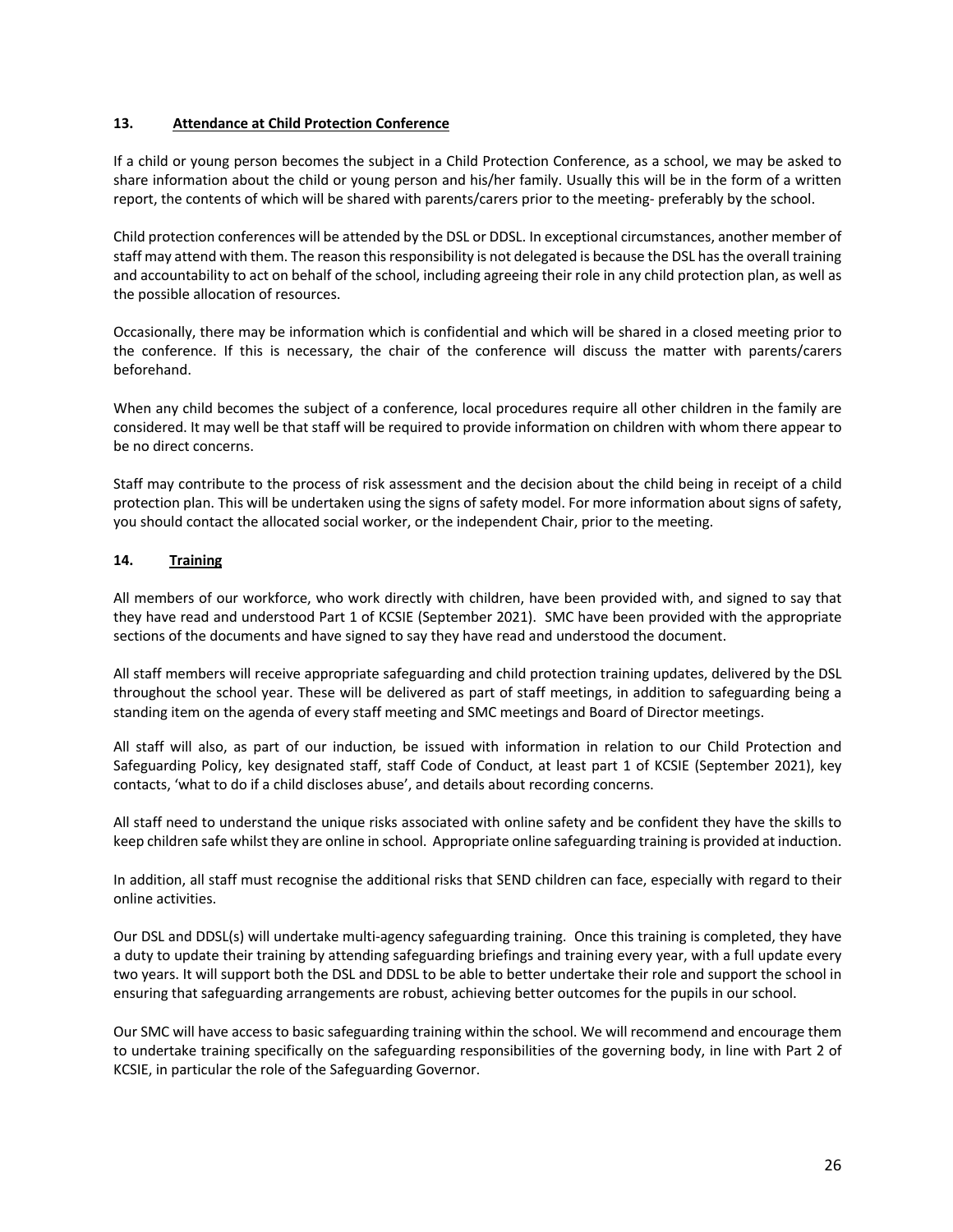At least one member of our recruitment panel will have undertaken safer recruitment training. Best practice is that this is updated every 3 years to ensure that the school are keeping up with changes made to recruitment processes and changes in safeguarding requirements when recruiting staff. All those involved in Safer Recruitment must read KCSIE Part 3.

#### **Safeguarding training assurance from 3rd party providers/contractors**

It is the responsibility of the school to seek assurance from the  $3<sup>rd</sup>$  party supplier/contractor as to the level of safeguarding training they provide to their staff (it is perfectly acceptable to ask and challenge for this information so that the school has the assurance needed). In addition to this, the school will ensure that contractors/ $3^{rd}$  party suppliers receive local safeguarding information (the school safeguarding leaflet and code of conduct) so that they understand what is expected of them, how to raise any concerns and how to deal with any difficult situations they may find themselves in. The safeguarding information for contractors/ $3<sup>rd</sup>$  party suppliers is also about them protecting themselves as much as it is about protecting the children and young people in school.

For audit purposes and our own assurance, the school will keep a record of responses from contractors/ $3^{rd}$  party suppliers.

If there are concerns as to the level of training provided, especially in the case of small independent businesses who may not have access to training, we may consider including or inviting them to attend staff training.

# **15. Extended school and off-site arrangements**

All extended and off site activities are subject to a risk assessment to satisfy health and safety and safeguarding requirements. Where extended school activities are provided by and managed by the school, our own safeguarding/ child protection policy and procedures apply. If other organisations provide services or activities on our site, we will check that they have appropriate procedures in place, including safer recruitment procedures.

When our pupils attend off-site activities, including day and residential visits, we will check that effective safeguarding/child protection arrangements are in place.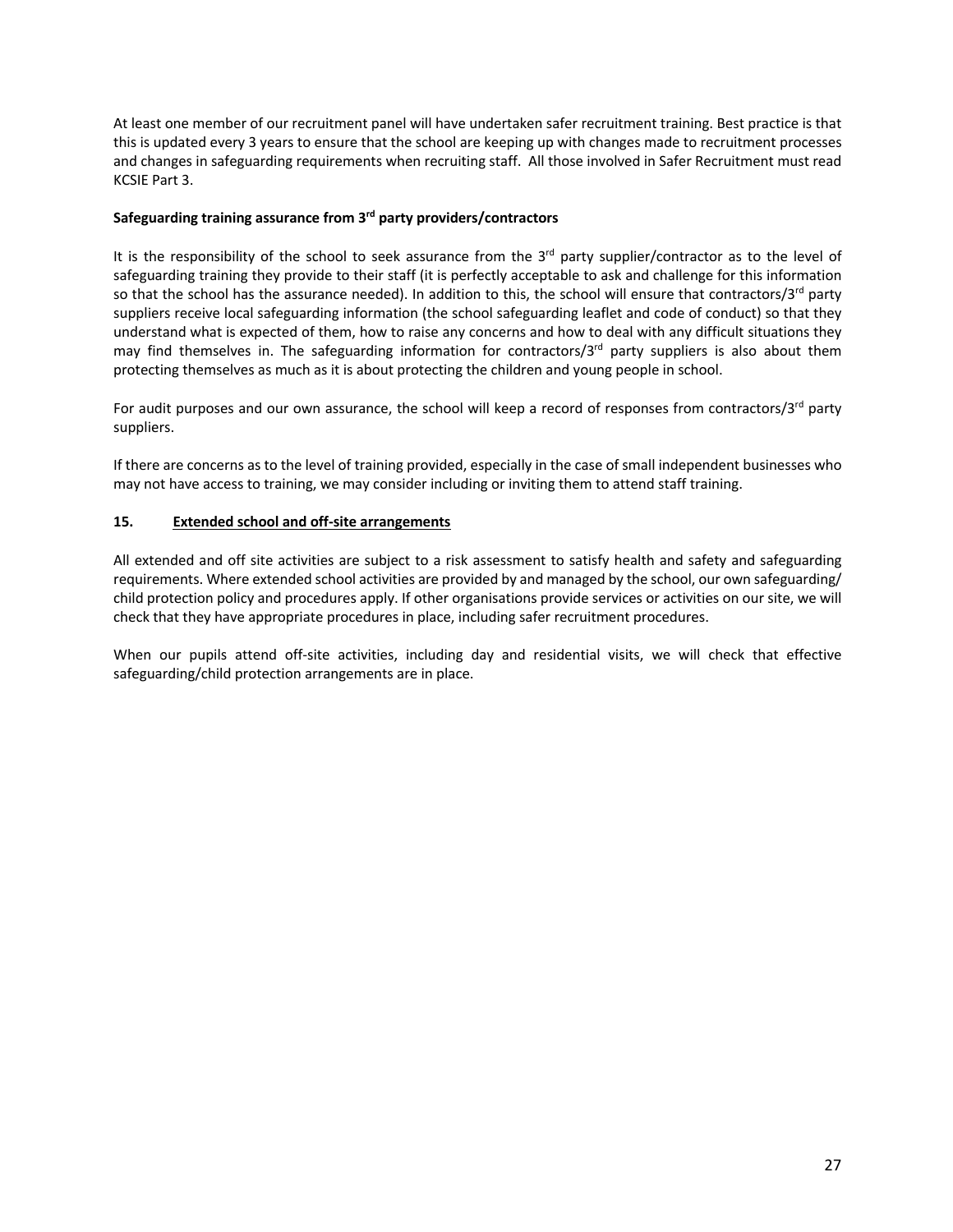# **16. Photography and images**

As outlined in our policies, staff are aware that they should not, at any time, use their own personal cameras/smart phones to record children or young people in this school. The school will ensure that they get parental permission to take photographs of children for media, website and other school purposes. Any person taking images of our pupils should be challenged by staff immediately, unless they are absolutely confident they have the relevant permissions.

# **17. Supporting our Staff**

Our school recognise that all staff may find dealing with safeguarding and child protection concerns very difficult and upsetting. It may trigger memories of their own difficult childhood, or be an experience they have had as an adult, or a member of their family, or close friendship group has experienced.

The school hopes, in such situations, that the individual staff member would be able to talk to a member of the senior leadership team in school who can make enquiries into what support may be available for the individual member of staff. There are many organisations within Cornwall who offer support services to individuals on a range of very sensitive issues e.g. Domestic Abuse, Sexual Abuse (current and historic) drug and alcohol misuse and mental health difficulties. More information can be accessed via MARU or the Early Help Hub. The Trust's insurance service also provides support services which can be accessed through contacting hr@celticcross.education.

# **Staff should also be able to access support through:**

- **Their own GP**
- **The Samaritans helpline: 116 123**
- **The NSPCC helpline: 0808 800 5000 (they're not just there for children!)**

The DSL and Safeguarding SMC will take responsibility for updating this policy and informing all staff and trustees of key changes.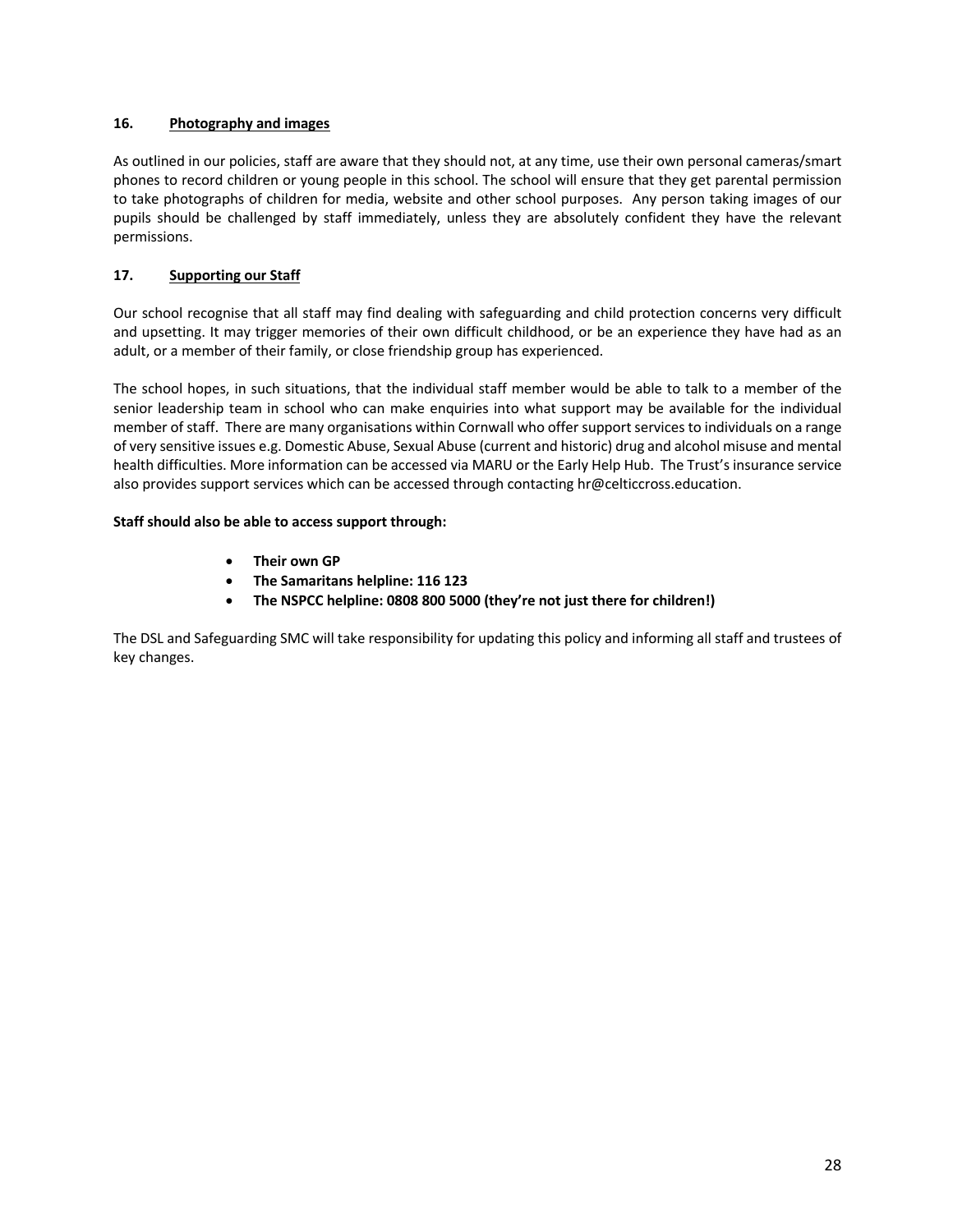#### **Appendix A: Signs and Indicators of Abuse**

A more comprehensive list will be considered within staff training, however, this will give staff some indication of what to look out for.

Although these signs do not necessarily indicate that a child has been abused, they may help staff recognise that something is wrong. If you have any concerns you must pass these to your DSL immediately.

#### **Physical Abuse**

Most children will collect cuts and bruises and injuries, and these should always be interpreted in the context of the child's medical/social history, developmental stage and the explanation given. Most accidental bruises are seen over bony parts of the body, e.g. elbows, knees, shins, and are often on the front of the body. Some children, however, will have bruising that is more than likely inflicted rather than accidental.

Important indicators of physical abuse are bruises or injuries that are either unexplained or inconsistent with the explanation given; these can often be visible on the 'soft' parts of the body where accidental injuries are unlikely, e.g. cheeks, abdomen, back and buttocks. Occasionally a 'pattern' may be seen, e.g. fingertip or hand mark. A delay in seeking medical treatment, when it is obviously necessary, is also a cause for concern.

#### **The physical signs of abuse may include:**

- Unexplained bruising, marks or injuries on any part of the body.
- Multiple bruises- in clusters, often on the upper arm, outside of the thigh.
- Cigarette burns.
- Human bite marks.
- Broken bones.
- Burns- shape of burn, uncommon sites, friction burns.

#### **Changes in behaviour that can also indicate physical abuse:**

- Fear of parents being approached for an explanation.
- Aggressive behaviour or severe temper outbursts.
- Flinching when approached or touched.
- Reluctance to get changed, for example in hot weather.
- Depression.
- Withdrawn behaviour.
- Running away from home.

#### **Neglect**

It can be difficult to recognise neglect, however, its effects can be long term and damaging for children.

It is also impossible to recognize that aspects of neglect can be very subjective. We may need to challenge ourselves and others and remember that people can have different values and that there will be differences in how children are cared for which may be based on faith or cultural issues that our different to ours.

In respecting these differences, we must not be afraid to raise our concerns if we believe the care being given to the child may be impacting on their safety and welfare.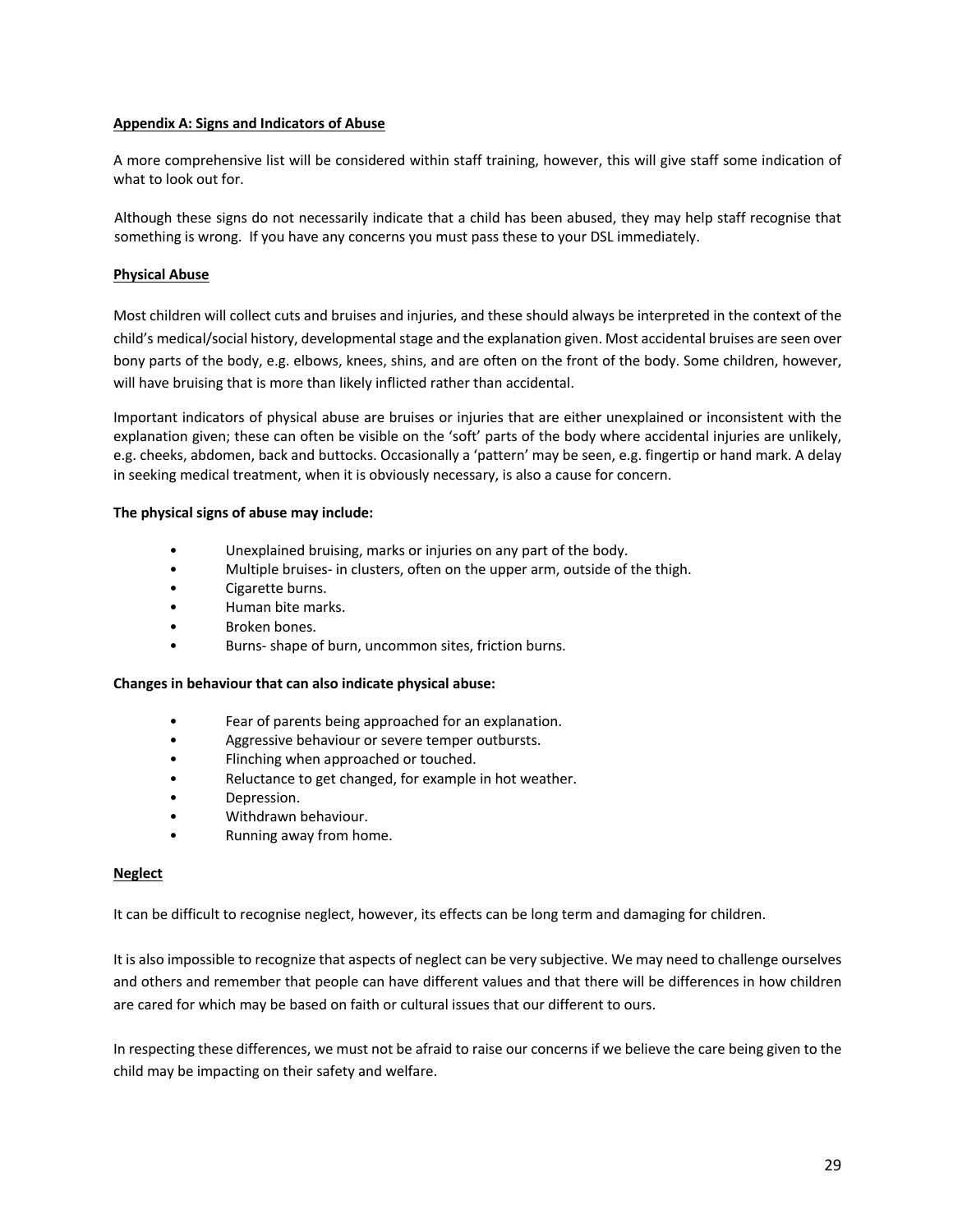#### **The physical signs of neglect may include**:

- Being constantly dirty or 'smelly'.
- Constant hunger, sometimes stealing food from other children.
- Losing weight, or being constantly underweight (obesity may be a neglect issue as well).
- Inappropriate or dirty clothing.

#### **Neglect may be indicated by changes in behaviour which may include:**

- Mentioning being left alone or unsupervised.
- Not having many friends.
- Complaining of being tired all the time.
- Not requesting medical assistance and/or failing to attend appointments.

#### **Emotional Abuse**

Emotional abuse can be difficult to identify as there are often no outward physical signs. Indications may be a developmental delay, due to a failure to thrive (also known as faltering growth) and grow, however, children who appear 'well cared for' may, nevertheless, be emotionally abused by being taunted, put down or belittled. They may receive little or no love, affection or attention from their parents or carers. Emotional abuse can also take the form of children not being allowed to mix or play with other children.

#### **Changes in behaviour which can indicate emotional abuse include:**

- Neurotic/anxious behaviour e.g. sulking, hair twisting, rocking.
- Being unable to play.
- Fear of making mistakes.
- Sudden speech disorders.
- Self-harm.
- Fear of parent being approached regarding their behaviour.
- Development delay in terms of emotional progress.
- Overreaction to mistakes.

#### **Sexual Abuse**

It is recognised that there is underreporting of sexual abuse within the family. All staff and SMC should play a crucial role in identifying/reporting any concerns that they may have through, for example, the observation and play of younger children and understanding the indicators of behaviour in older children which may be underlining of such abuse.

All staff and SMC should be aware that adults, who may be men, women or other children, who use children to meet their own sexual needs, abuse both girls and boys of all ages. Indications of sexual abuse may be physical or from the child's behaviour. In all cases, children who 'tell' about sexual abuse do so because they want it to stop. It is important, therefore, that they are listened to and taken seriously.

#### **The physical signs of sexual abuse may include:**

- Pain or itching in the genital area.
- Bruising or bleeding near genital area.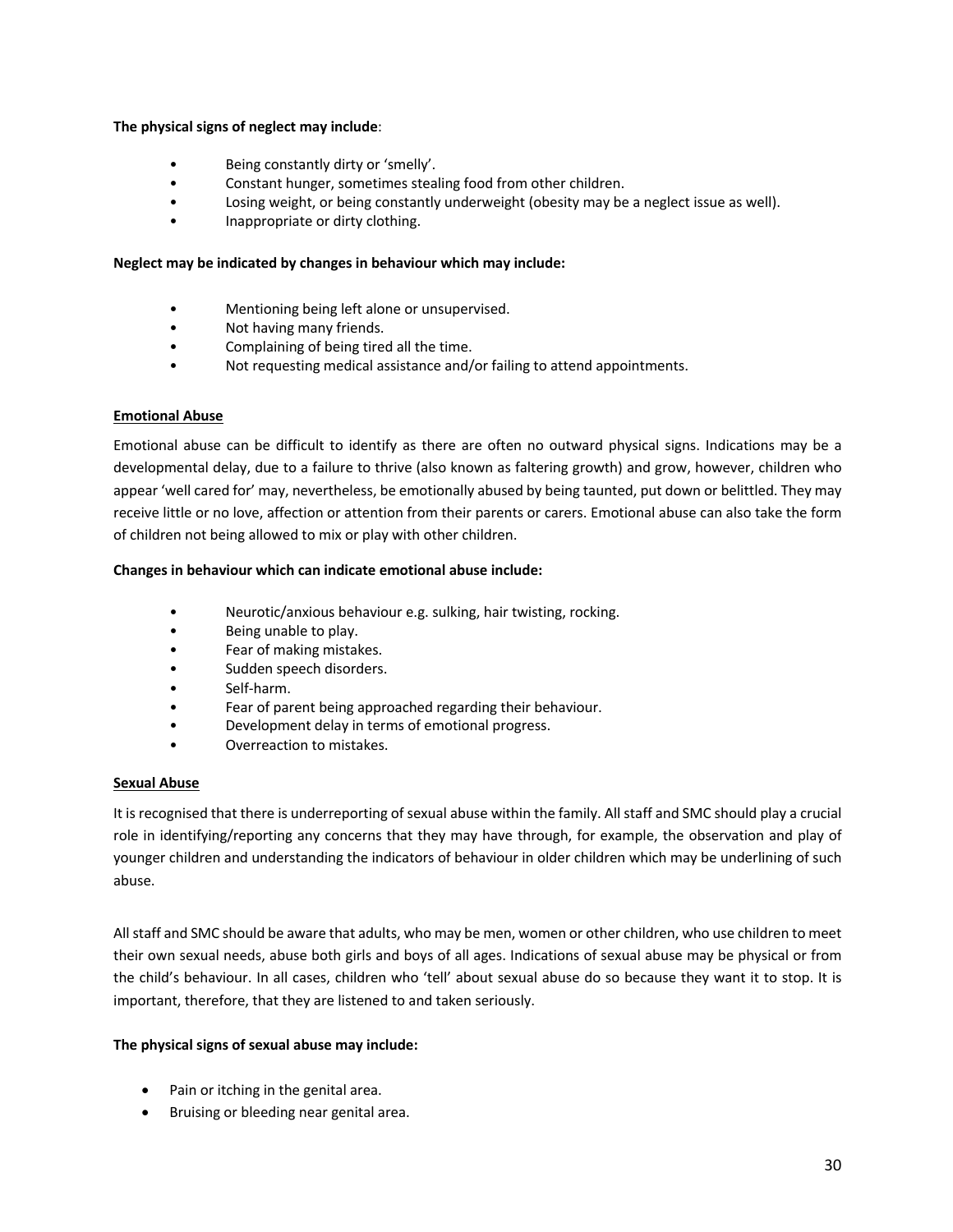- Sexually transmitted disease.
- Stomach pains.
- Discomfort when walking or sitting down.

# **Changes in behaviour which can also indicate sexual abuse include**:

- Sudden or unexplained changes in behaviour e.g. becoming aggressive or withdrawn.
- Fear of being left with a specific person or group of people.
- Sexual knowledge which is beyond their age, or developmental level.
- Sexual drawings or language.
- Eating problems such as overeating or anorexia.
- Self-harm or mutilation, sometimes leading to suicide attempts.
- Saying they have secrets they cannot tell anyone about.
- Acting in a sexually explicit way towards adults.

**Note**: A child may be subjected to a combination of different kinds of abuse. It is also possible that a child may show no outward signs and hide what is happening from everyone.

#### **Child Sexual Exploitation (CSE) and Child Criminal Exploitation (CCE)**

Different forms of abuse can often overlap and perpetrators may subject children to may forms of abuse. Many aspects of CSE take place online, so it may be difficult to identify this within school. The behaviours also need to be considered within the context of the child's age and stage of development. As they get older, this may be more difficult to identify. However, abuse indicators may include:

- Children talking about having lots of 'friends' online whom, when asked, they do not know personally
- Associate with other children involved in exploitation
- Disengagement from education
- Using drugs or alcohol
- Unexplained gifts/money
- Repeat concerns about sexual health
- Children who suffer from sexually transmitted disease or are pregnant
- Suffer from changes in emotional wellbeing
- Talking about physically meeting up with someone they met online
- Posting lots of images of themselves online
- Going missing or regularly coming home late
- Talking about friendships with older young people/adults
- Children who have older girlfriends/boyfriends
- Engagement with offending
- Exclusion or unexplained absences from school
- Isolation from peers/social network
- Frequently in the company of older people association with 'risky' adults
- Accepting lifts or being picked up in vehicles
- Physical injury without plausible explanation
- No parental supervision/monitoring of online activity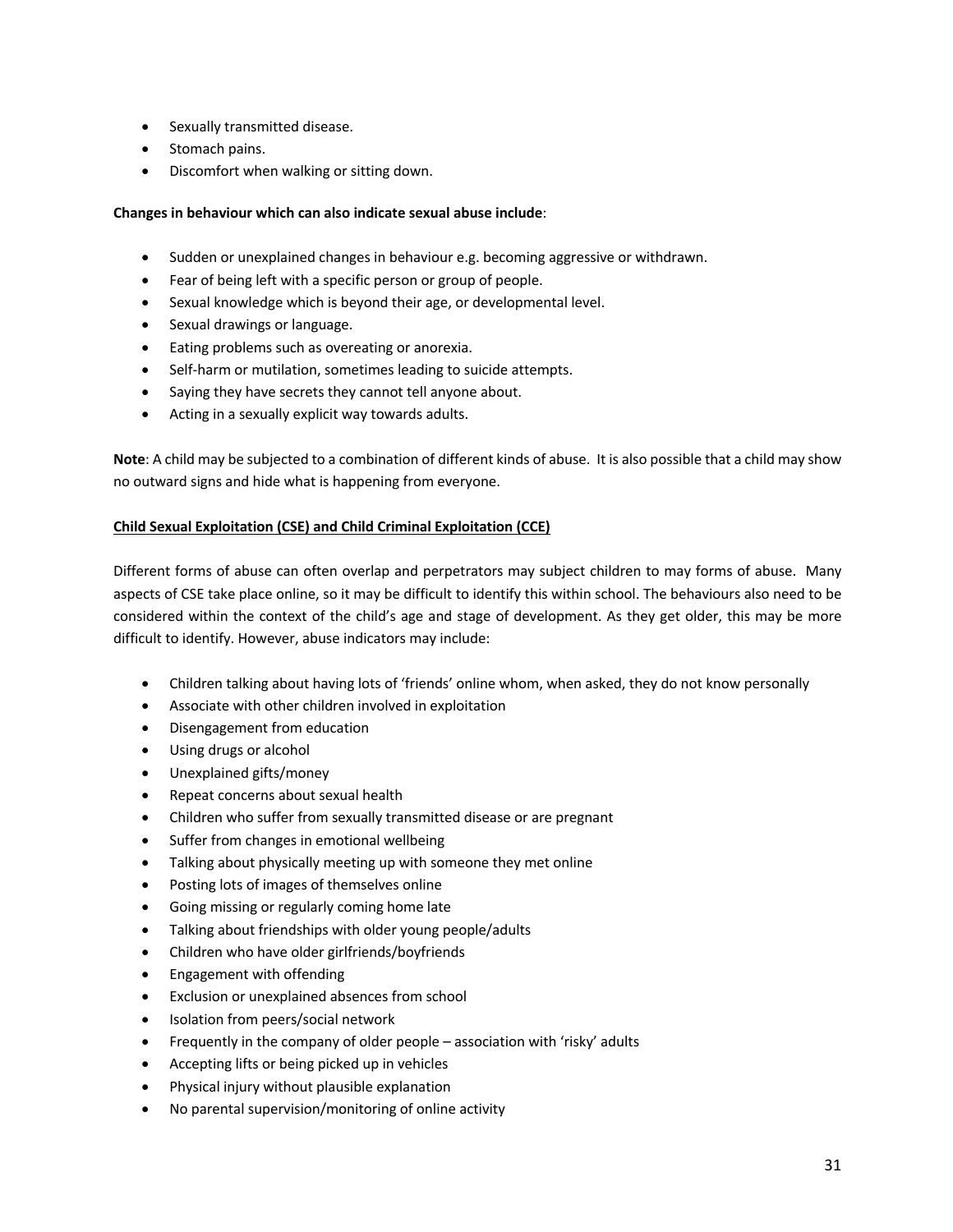- Poor school attendance
- Secretive behaviour
- Self-harm or significant changes in emotional well-being
- Concerning use of internet or other social media
- Returning home late
- Chronic tiredness.

# **Reference**: Child sexual Exploitation - guide for practitioners February 2017

# **County Lines**

Indicators may include:

- Going missing and are subsequently found in areas away from their home
- Have been the victim or perpetrator of serious violence (e.g knife crime)
- Are involved in receiving request for drugs via phone lines, moving drugs, handing over and collecting money for drugs
- Are exposed to techniques such as 'plugging' where drugs are concealed internally to avoid detection
- Are found in accommodation they have no connection with, often called a 'trap house' or 'cuckooing', or hotel room where there is drug activity
- Owe a 'debt bond' to their exploiters

#### **Female Genital Mutilation (FGM)**

Although situations of FGM may be unusual, it is important that you do not assume it could not happen here. 8-15 year old girls are the most vulnerable.

# **Indicators may include:**

- Days absent from school
- Pupils not wanting to participate in physical education
- In pain/have restricted movement/frequent and long visits to the toilet/broken limbs
- Confides that she is having a special procedure, cut or celebration
- Unauthorised and/or extended leave
- Plans to take a holiday which may be unauthorised, unexplained or extended in a country known to practice FGM
- Parents from a country who are known to practice FGM.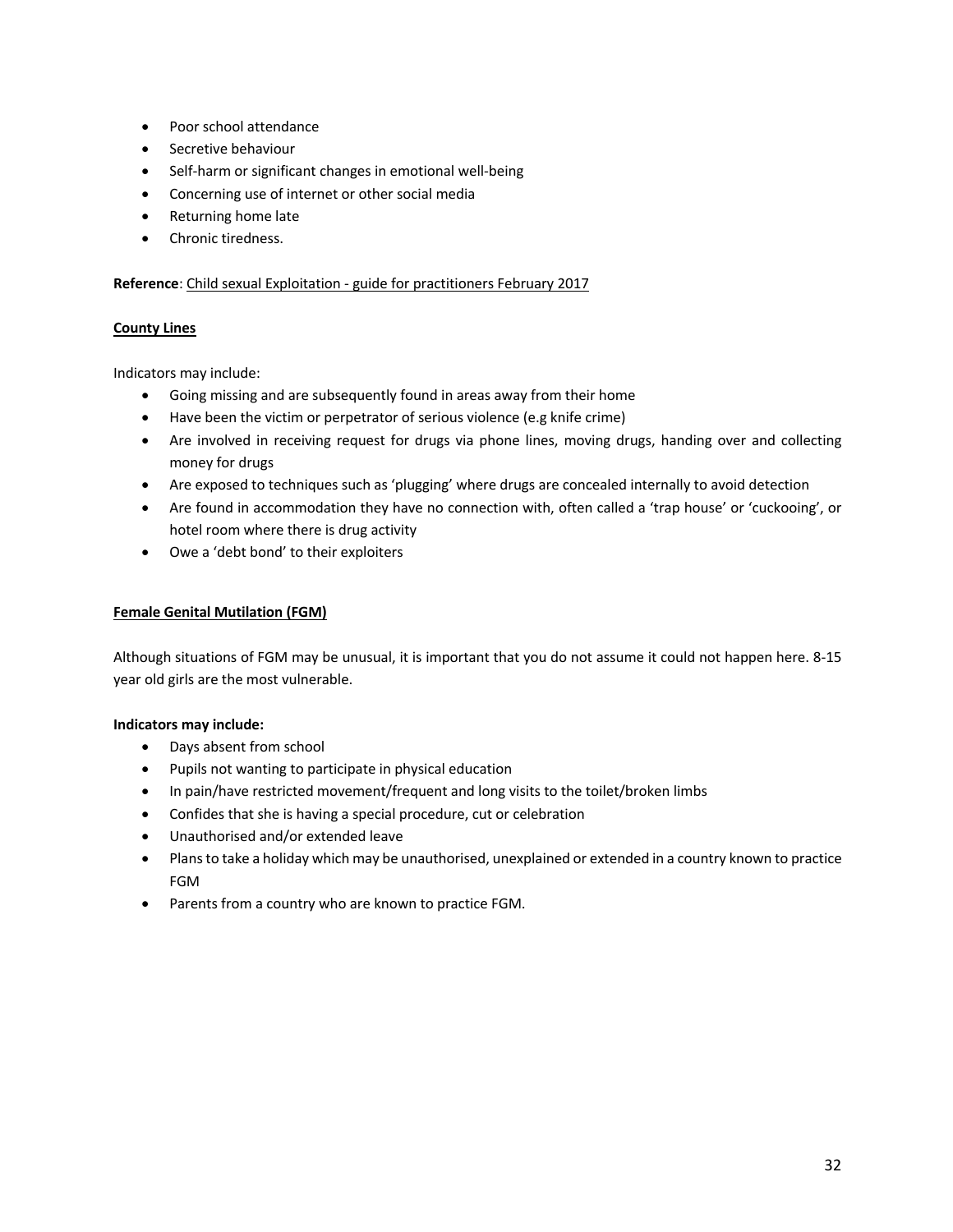# **Appendix B: Managing a Disclosure of Abuse**

It is extremely important that, if a child discloses to a member of staff, they know what to do. This will be explained by the DSL/DDSL during induction and will form a key part of any safeguarding training undertaken within school. These are the key principles:

#### **If:**

- A child or young person discloses abuse, or
- You suspect a child may have been abused, or
- You witness an abusive situation involving another professional.

# You **RECORD AND REPORT:**

- Respond without showing any signs of disquiet, anxiety or shock.
- Enquire casually about how an injury was sustained or why a child appears upset.
- Confidentiality must never be promised to children, young people, or adults in this situation.
- Observe carefully the demeanor or behaviour of the child.
- Record, in detail, what has been seen and heard in the child's own words (after you have spoken to them, not during a disclosure).
- Do not interrogate or enter into detailed investigations**:** rather encourage the child to say what she/he wants until enough information is gained to decide whether or not a referral is appropriate.
- Ensure, if the child is complaining of being hurt/unwell, that this is reported immediately.

Asking questions is fine to help understand what the issue is, BUT you must ensure the questions are open and give the child the ability to clarify.

- It is important NOT to ask leading questions e.g. Did ----- Was it ------**?**.
- It is important to know when to stop asking questions and listen.
- It is important not to interrogate.

#### **Types of Questions you can ask: TED**

Can you **tell** me? Can you **explain**? Can you **describe**?

Remember, you are only clarifying with the child if something concerning did happen, or could have happened, from the information they give you.

Then report to your DSL or DDSL immediately. **If they are not available, contact MARU.** 

#### Staff **MUST NOT:**

- Investigate suspected/alleged abuse themselves
- Evaluate the grounds for concern
- Seek or wait for proof
- Discuss the matter with anyone other than the designated staff or MARU
- Speak to the parents until you have had a conversation with your DSL/MARU
- Ask the child to repeat the information to anyone including the DSL/DDSL
- Promise to keep it a secret.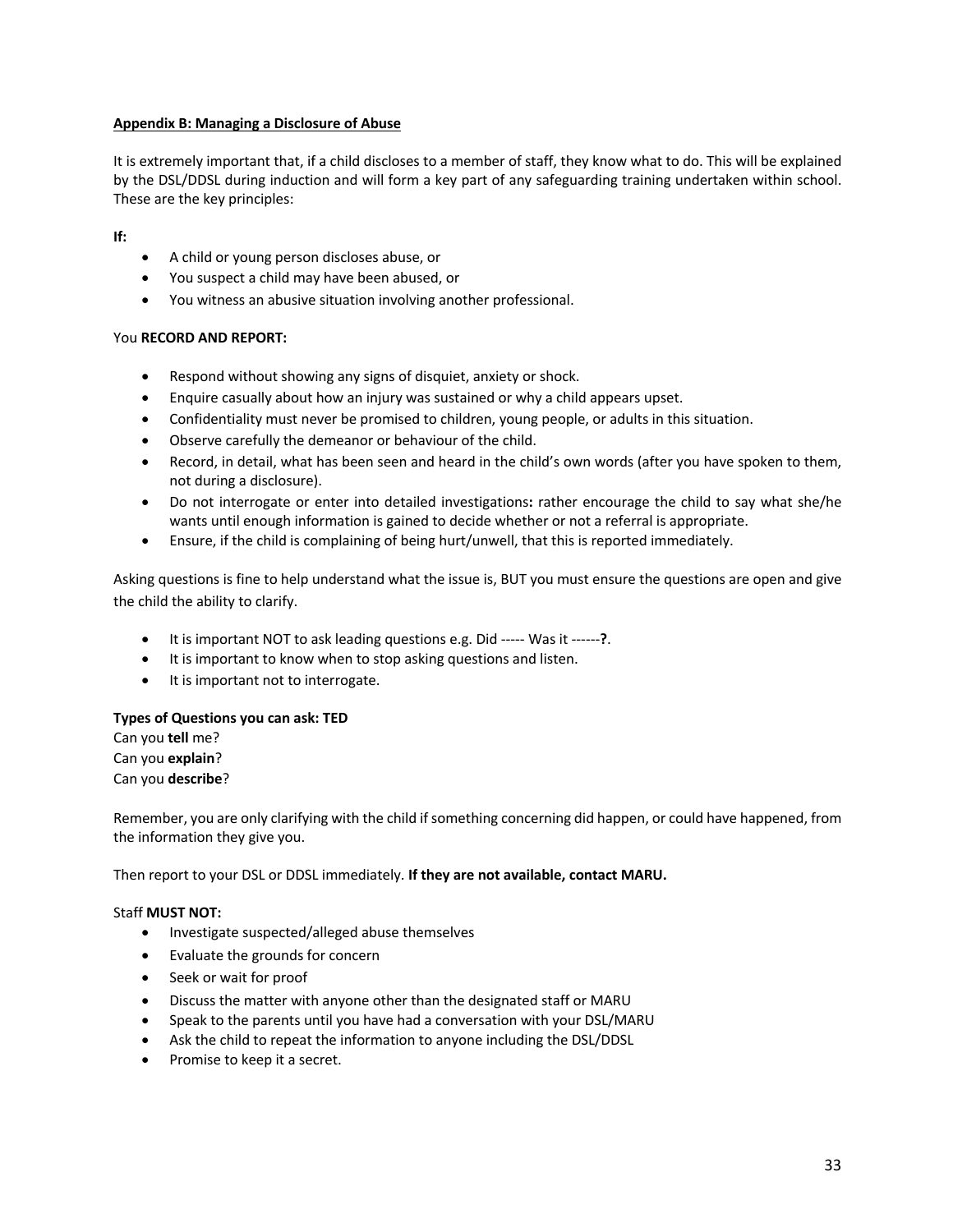#### **APPENDIX C: Procedures if an allegation is made against a school'sstaff member(including supply staff, volunteers and governors).**

Please refer to KCSIE, part 4, for all details.

Never let allegations by a child or young person go unrecorded or unreported, including any made against you. There are very clear procedures that are there to protect children, but also to ensure as much protection as possible against a potential false allegation involving a member of staff.

Any allegations should be reported to the Head of School as they are, ultimately, responsible for all staff within the school.

If the allegation concerns the Head of School, then the Chair of the SMC should be informed immediately.

In all situations, there should be a discussion with the Local Authority Designated Officer (LADO) or, if they are not available, then MARU can be contacted for advice and guidance. If they feel a referral should be made, then they will advise you to complete the appropriate referral form. This should then be sent in via MARU.

If you receive a disclosure about an adult colleague, it is important to reassure the child that what she/he says will be taken very seriously and everything possible will be done to help.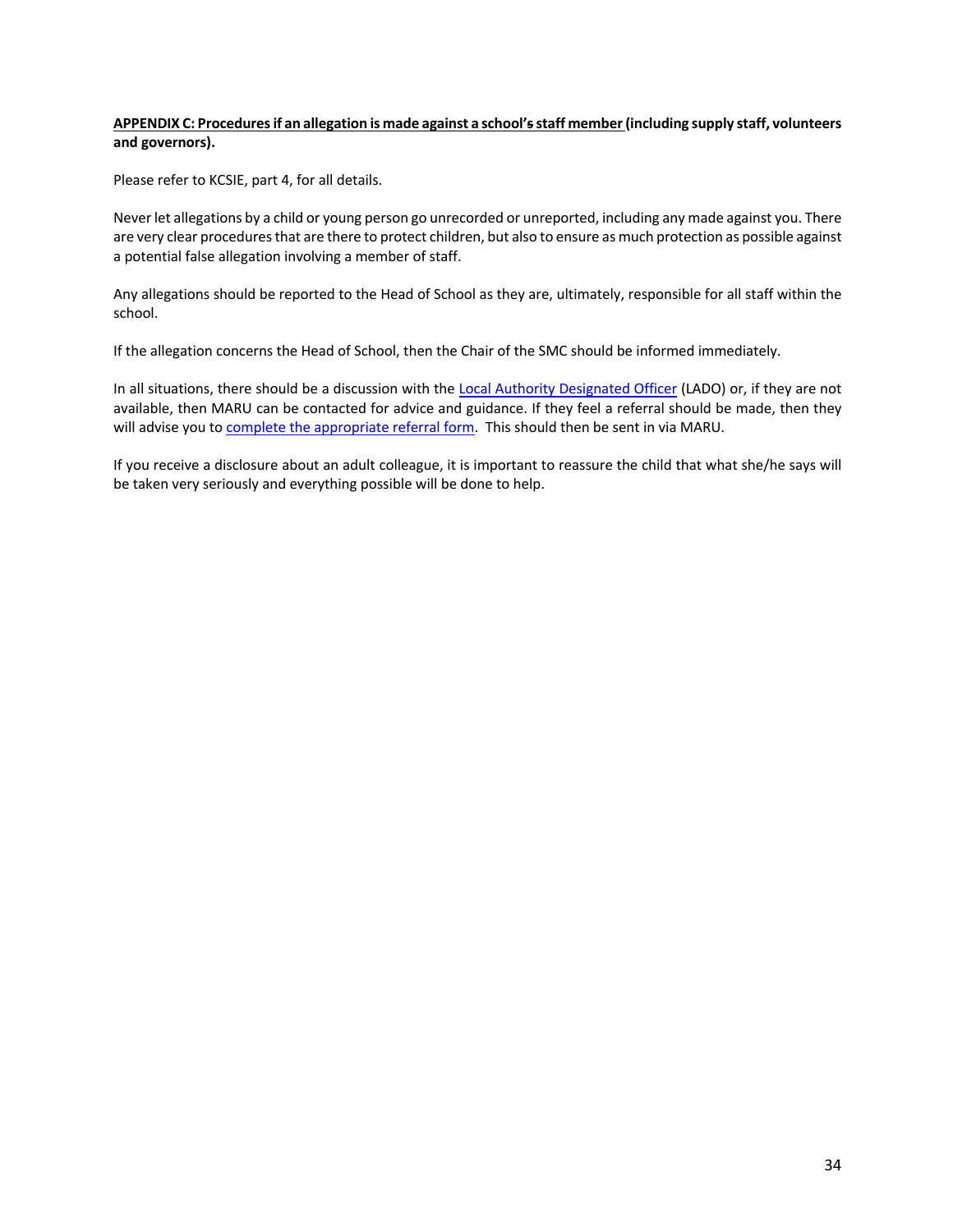# **Appendix D: Key Roles and Responsibilities**

#### **Designated Safeguarding Lead (DSL):**

The school follows the guidance within Annex C: KCSIE which includes:

- Being a central point of contact for all staff
- Confident in knowing what to do and where to go if you have concerns
- Ensures records are kept up to date, safely and securely
- That all staff are aware of their safeguarding responsibilities
- Be the initial point of contact for external agencies in relation to safeguarding issues
- Promotes awareness of safeguarding in relation to the children, all staff, the governing body and parents

# **Deputy Designated Safeguarding Lead (DDSL):**

As above. They will be trained to the same level of the DSL and should be a permanent member of staff.

We maintain consistent communication between our safeguarding team, ensuring that all records are kept centrally and they are, at any point, available to be accessed by any DSL or DDSL.

#### **Governing Body**

Trustees and SMC will ensure they are meeting the requirements of Part 2 of KCSIE (September 2021) by:

- Taking leadership responsibility for the school's safeguarding and child protection arrangements; this includes assisting the DSL with the S175/157 safeguarding self- assessment on an annual basis.
- Ensure they are up to date with emerging issues in safeguarding and recognise the strategies by the Local Authority in trying to keep children safe in Cornwall.
- Ensuring that a nominated link SMC member for child protection and safeguarding has received appropriate training for their role; these members will never be a member of staff as we appreciate that this could lead to a possible conflict of interest. SMC members remain 'critical friends' of the school.
- Safeguarding SMC should not act in the role of DSL or DDSL. No member of the SMC should be given confidential information about any child or family in school, unless the permission of the family has been given to share the information, or it is on the advice of the LADO. All reports involving any information about children for SMC meetings and briefings should be anonymised.
- The Designated Safeguarding SMC Member visits the school regularly to review safeguarding, and includes, within visits, regular discussions with children.
- Ensuring that we have a DSL for Child Protection, appointed from the Senior Management Team and one who oversees and line manages the activities of all other leads in the school. The number of DDSL's needs to be sufficient in number, depending upon the size and demands of the school.
- That the DSL/DDSL are fully equipped to undertake the safeguarding role and that they have access to the appropriate training and that this is updated with certified training every two years.
- That a DSL is on the premises and available during school hours; where this is not available, there is cover in place.
- That we have a nominated link Governor for CIC (Children in Care) and SEND alongside other nominated leads in the school on these issues.